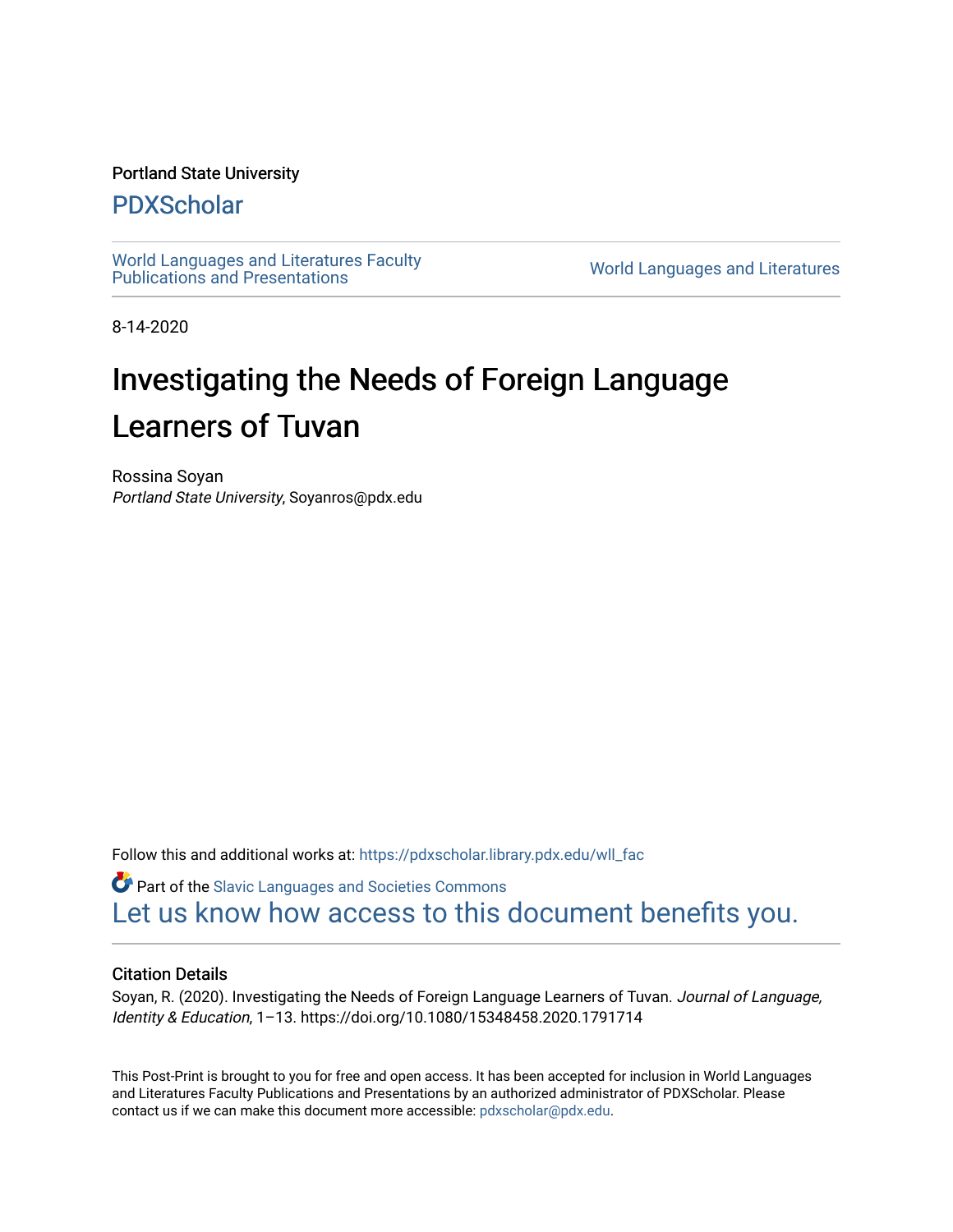# **Investigating the Needs of Foreign Language Learners of Tuvan**

Rossina Soyan

*Department of Applied Linguistics, Portland State University, Portland, OR*

Correspondence should be sent to Rossina Soyan, Department of Applied Linguistics, Portland State University, P.O. Box 751, Portland, OR, United States, 97207-0751. Email: [soyanros@pdx.edu](mailto:soyanros@pdx.edu)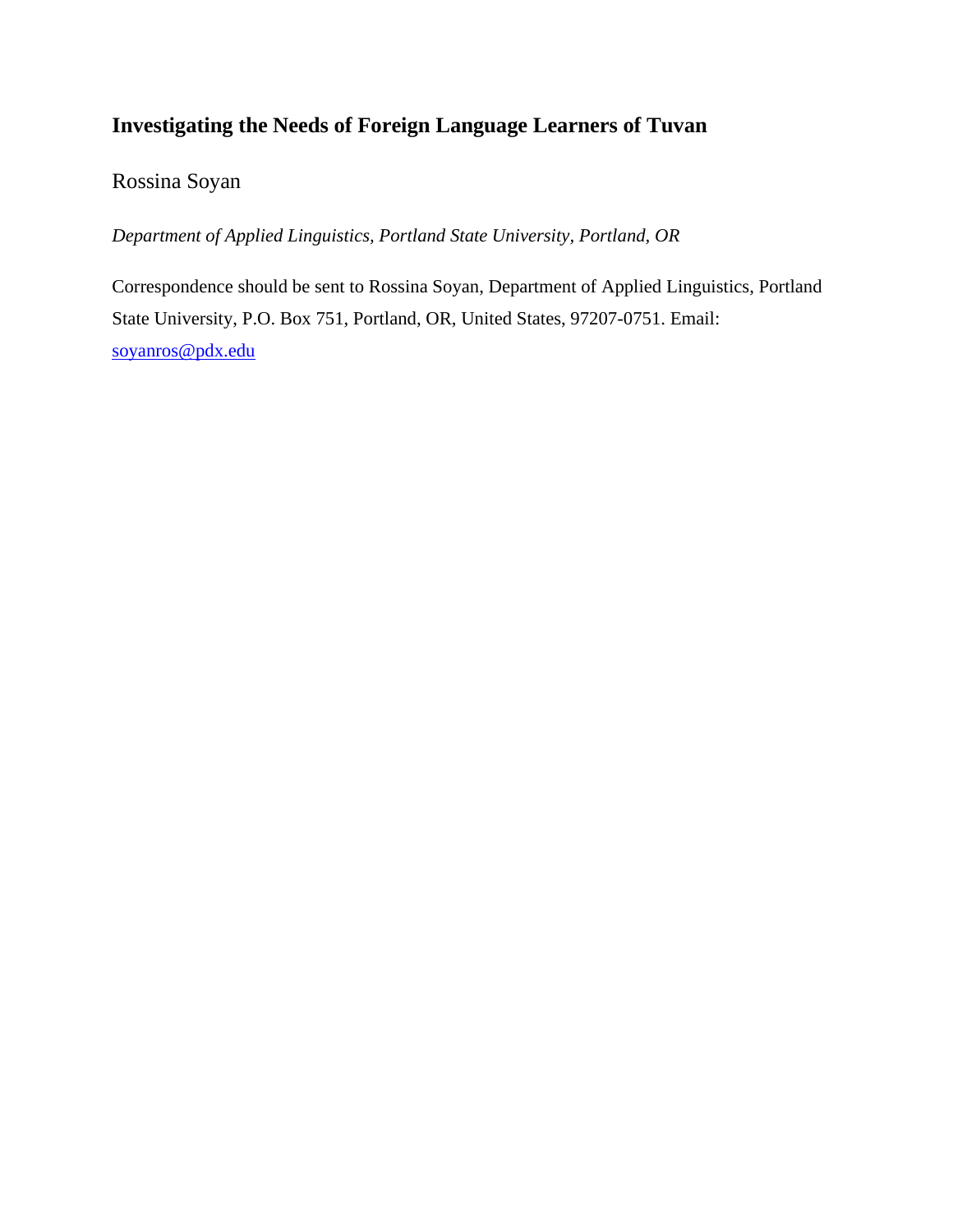### **Investigating the Needs of Foreign Language Learners of Tuvan**

#### **Abstract**

Where do you start the course design for a minority language? One starting point is identifying and surveying a community of possible learners. This paper explores the needs of learners of Tuvan, a language spoken primarily in the Republic of Tuva, Southern Siberia, Russia. The study was conducted in two steps: an online questionnaire (March 2019) and semi-structured interviews (April 2019). The results showed a limited interest in Tuvan as a foreign language (13 responses) on the one hand, but a long-standing one on the other, more than two decades in some cases. The identified learner needs fell into three broad categories: needs related to "throat" (overtone) singing; needs related to travelling to Tuva and surviving in a new environment; and needs unique to each participant (e.g., academic research). The study contributes to the underresearched issue of indigenous languages as objects of foreign language study.

*Keywords***:** needs analysis, Tuvan, less commonly taught language, throat singing, materials development, minority language

Word count: 7377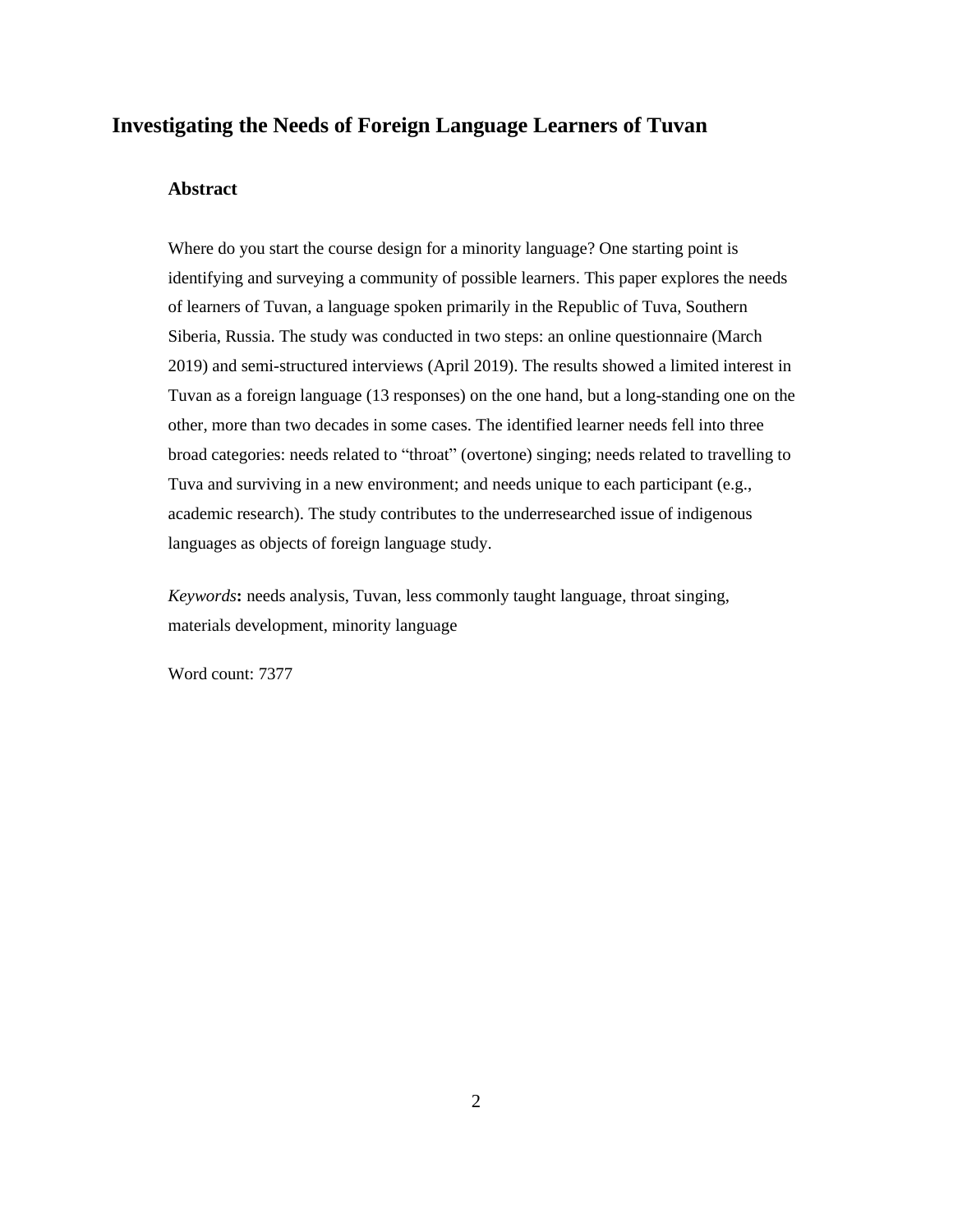#### **Investigating the Needs of Foreign Language Learners of Tuvan**

In Russia, the latest census from 2010 identified more than 170 languages (Federal Statistics Office, 2011) and 131 of them are in danger [\(http://www.unesco.org/languages-atlas/\)](http://www.unesco.org/languages-atlas/). The general trend is the decline of the number of people who speak indigenous languages of the Russian North, Siberia and Far East and the decline in the number of educational institutions where these languages are used as the languages of instruction even if they have an official status (Arefiev, 2015). In addition to Russian, there are 33 official regional languages, for example, Tuvan and Russian are the official languages in the Republic of Tuva and the official languages of the Republic of Khakassia are Russian and Khakas.

Studies on minority languages of Russia tend to focus on the following issues: the effects of language policy and planning on minority languages, their changing status as the language of instruction in schools, and the role of language in shaping ethnic identity. For example, Sokolova, Panikar and Beloshitskaya (2019) revealed the positive impact of legislation on the language situation in Komi and Sakha Republics of Russia. Guryev (2003) performed historical and pedagogical analysis of the role of the Yakut (Sakha) language as the language of instruction in the Republic of Sakha. Chevalier published studies on the role of minority languages in education not only for Sakha (2017), but also for Altai and Tuvan languages (2012). Namrueva (2018) surveyed young adults in Kalmykia and confirmed the gradual shift from the use of the indigenous Kalmyk language to the Russian language in various domains. Khilkhanova and Khilkhanov (2004) explored the connections between the native language and identity and came to the conclusion that Buryat ethnic identity has not been affected by the loss of the Buryat language.

3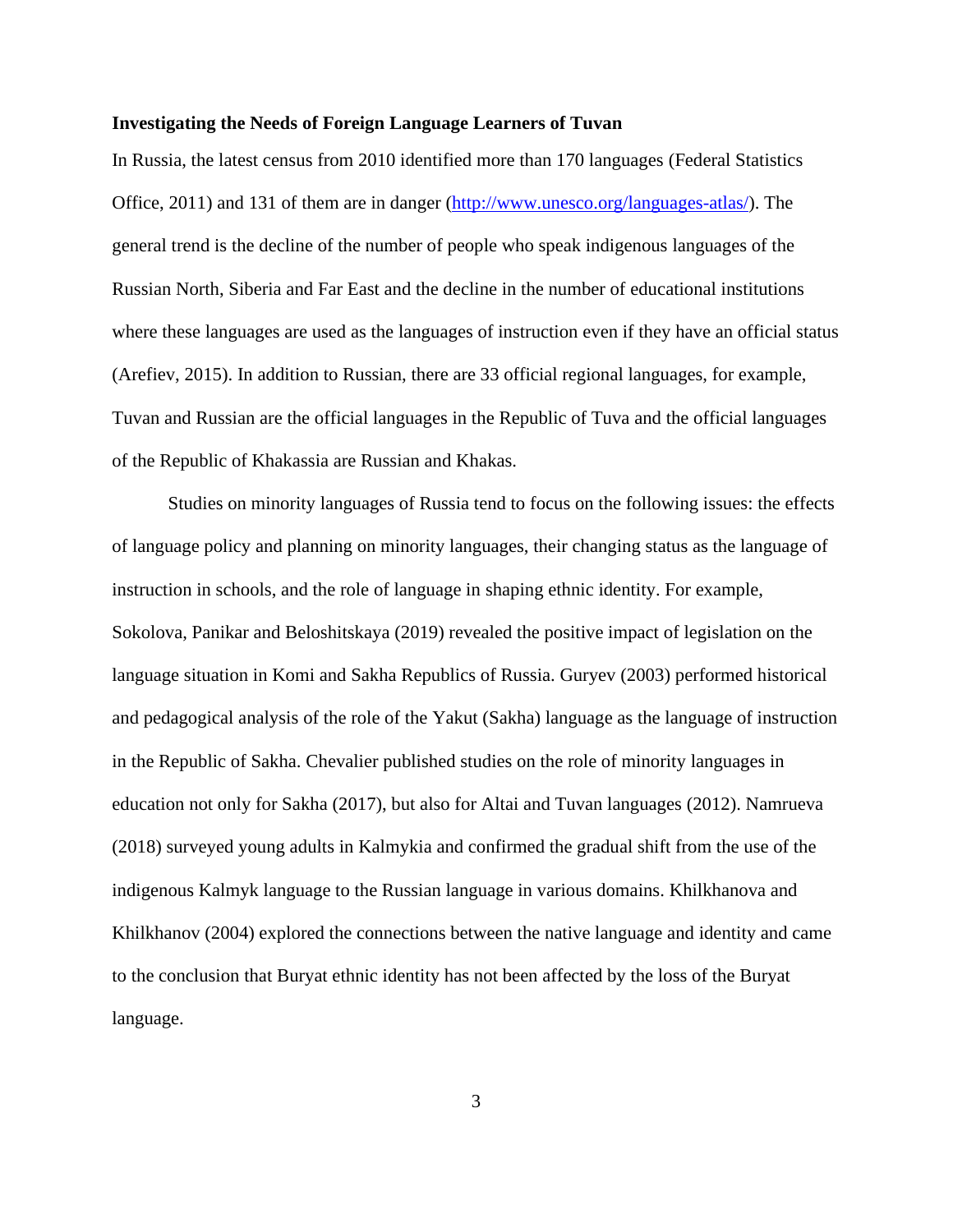The search in various academic databases shows that a learner needs analysis (LNA) for indigenous languages of Russia is an underresearched topic, and these languages of Russia are mostly invisible as foreign languages. Often indigenous languages spoken by a small number of speakers are considered to be interesting only to the native community. Therefore, LNA is seldom performed for learners outside the community, but sometimes external interest exists, as in the case of the Tuvan language.

Tuvan is a Turkic language spoken primarily in Tuva (Southern Siberia, Russia) which is rated as a "vulnerable language" (Chevalier, 2010; Sereedar, 2018). According to UNESCO Atlas of the World's Languages in Danger [\(http://www.unesco.org/languages-atlas/\)](http://www.unesco.org/languages-atlas/), a vulnerable language is a language still transmitted from generation to generation, spoken by children, but losing its domains of usage. While Tuvan is still viable as a first language, the discussion of its prospects to be learned as a foreign language has surfaced only in a few academic publications (Kungaa, 2018; Otyzbay, 2018; Sawada & Kurosawa, 2018).

On the one hand, Tuvan is widely researched and theses on various aspects of the language are defended regularly (e.g., Mongush, 2015; Siuriun, 2011; Tsetsegdar, 2013). On the other hand, this knowledge has not been transferred into teaching materials for foreign language speakers yet. The prospects of Tuvan to be learned as a foreign language by people outside the community are undermined by the scarcity of educational materials. This situation is another illustration of the general gap between language documentation and revitalization, or research and its application, typical for endangered languages (Penfield & Tucker, 2011; Shulist & Rice, 2019).

4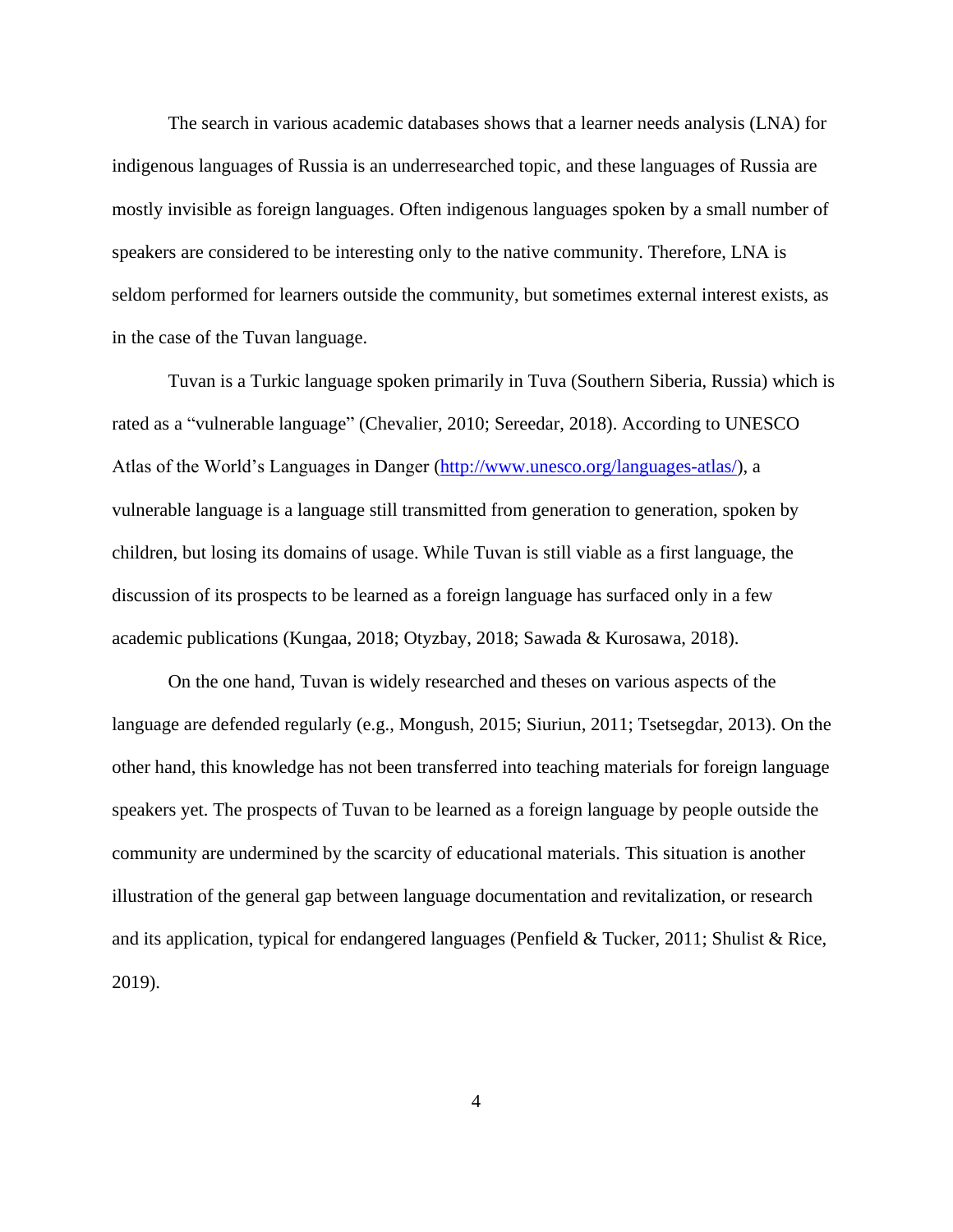Thus, the reasons for choosing the Tuvan language as the object of the present study were its status as a vulnerable language which needs a boost in prestige to stop losing its domains of usage, the existence of the external interest in the Tuvan language as indicated in the study with Japanese learners of Tuvan (Sawada & Kurosawa, 2018), and the paucity of educational materials for people outside the Tuvan-speaking community. Investigating the needs of foreign language learners of Tuvan is instrumental for further course design and materials development. Considering how limited teachers' and students' time and resources are, it is essential to strive for course design geared toward students' needs. This makes a learner needs analysis the starting point to inform subsequent actions.

Language teaching programs start with LNA as a first step followed by "syllabus design, materials development, methodology and pedagogy, testing, and evaluation" (Chaudron et al., 2005, p. 225). Although not the only source of information influencing course design, LNA can be considered on par with the environment analysis and the explicit statement of theoretical principles for teaching and learning (Nation & Macalister, 2010). These three inquiries are often completed before articulating course goals, determining assessment tools, and choosing the most suitable instructional approach.

Including a consideration of learners' voices and needs began in the field of English for Specific Purposes (West, 1994). Since then research has focused on English, rather than on any other language. However, it is also necessary to conduct LNA for less commonly taught languages, including minority languages, which have fewer educational materials available. Since the number of potential learners of a minority language is limited, it is even more critical that these learners' needs be taken into account in designing teaching materials.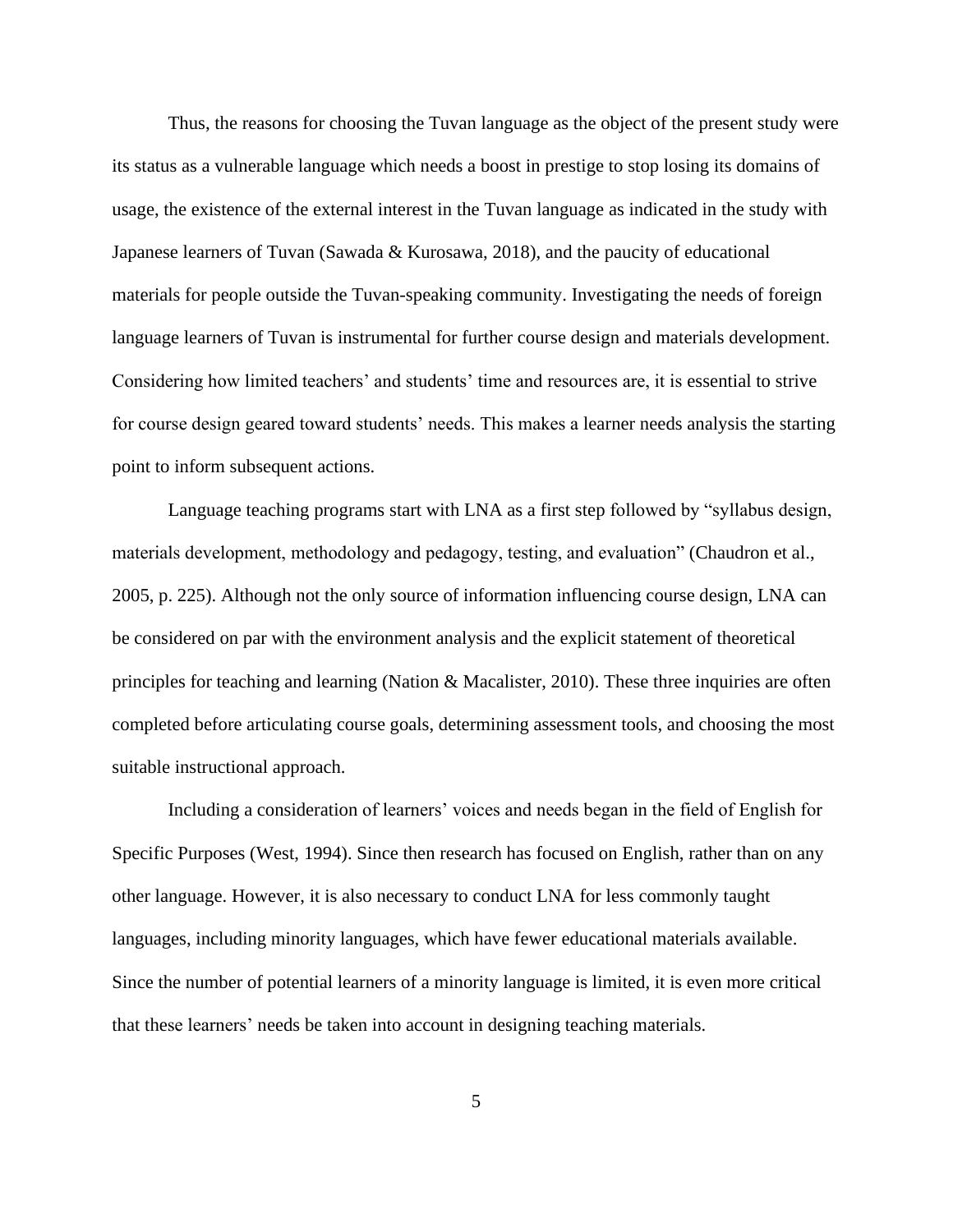The first part of this paper discusses the role and use of LNA in applied linguistics. The second part describes the LNA design for Tuvan as a foreign language, analyses the results, and then explores their possible implications for course design and materials development. The study aims to illuminate the significance of LNA for minority languages in facilitating materials development and thus contributing to language preservation and maintenance.

#### **Review of the Literature**

The rise of LNA is connected with the communicative approach in teaching (Wilkins, 1976). LNA has gained popularity within the field of English for Specific Purposes and resulted in publications on the needs of various groups, such as academic and clinical needs of nursing students (Cameron, 1998), the language needs of foreign professional footballers in the Netherlands (Kellerman, Koonen, & van der Haagen, 2005), the English proficiency required for French mountain guides (Wozniak, 2010), and tasks for courses on Business Spanish (Serafini & Torres, 2015).

The main concerns in connection with performing LNA are the reliability of methods of data collection and sources (Long, 2005). The methodological limitations of LNA cannot be overcome completely, but they may be moderated through the triangulation of sources, e.g., collecting data from learners, teachers, domain experts, and exam results; or the triangulation of methods, collecting data using, e.g., open-ended interviews, carefully constructed questionnaires, observations, and case studies.

The choice of methods and sources for a needs analysis depends on the context. For example, to design a course on English for Academic Purposes, Braine (2001) used the syllabi created by other instructors and examples of students' writing assignments. The analysis of these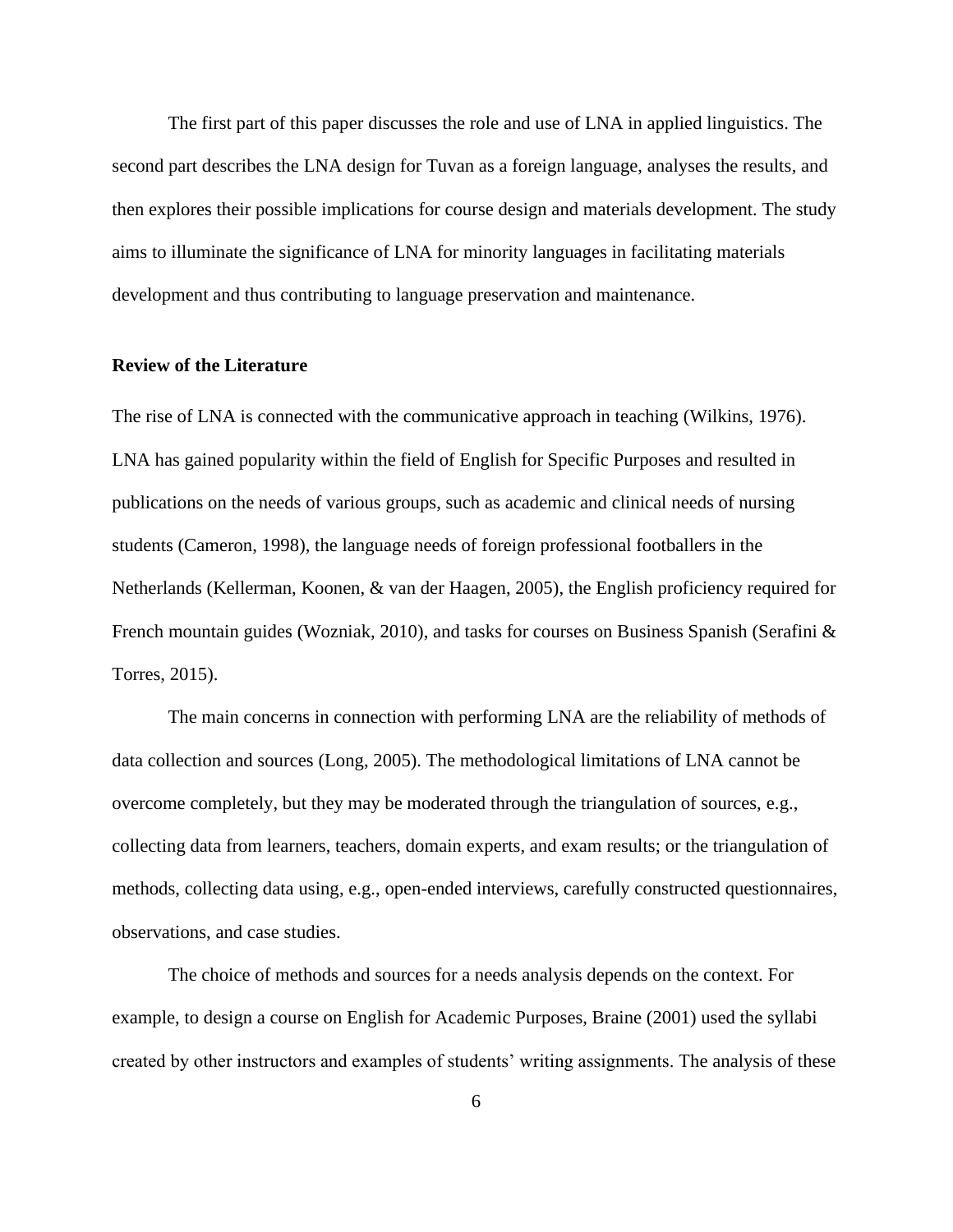sources helped him to find out what was required of students to complete the assignments. Chaudron et al. (2005) conducted a needs analysis as part of a bigger project: "A Task-Based Approach to the Teaching of Korean as a Foreign Language." The authors used the triangulation of methods combining an unstructured interview with a questionnaire. The interview results informed the design of the questionnaire and allowed the inclusion of more closed-response items. The answers to the questionnaire were tallied and notable answers were described in more detail. Ultimately, the needs analysis informed the choice of tasks to be included in teaching materials.

While these methods of data collection work within a university setting, different methods are required for individuals interested in less commonly taught languages, which are often absent from university course lists. In comparison to Korean, Tuvan is rarely studied as a foreign language. Yet some scholarship exists: three articles have been published. The first two describe the experience of teaching Tuvan as a foreign language at universities in Turkey as part of a degree in Turkology (Kungaa, 2018; Otyzbay, 2018). The third focuses on tutoring fans of throat singing in Japan (Sawada & Kurosawa, 2018). The appearance of these articles in 2018 may indicate the rise of interest in Tuvan as a foreign language.

In the first article, Kungaa (2018) documents how difficult it was to motivate Turkish students to learn Tuvan since the main future application of the language for them was academic research, and not all students wanted to stay in academia. Otyzbay (2018) outlines how differences between the cognate Tuvan and Turkish languages cause confusion for speakers of Turkish and names dictionaries, grammar textbooks and reading materials she uses in her courses. Sawada and Kurosawa (2018), in the third article, conducted a survey of their Japanese

7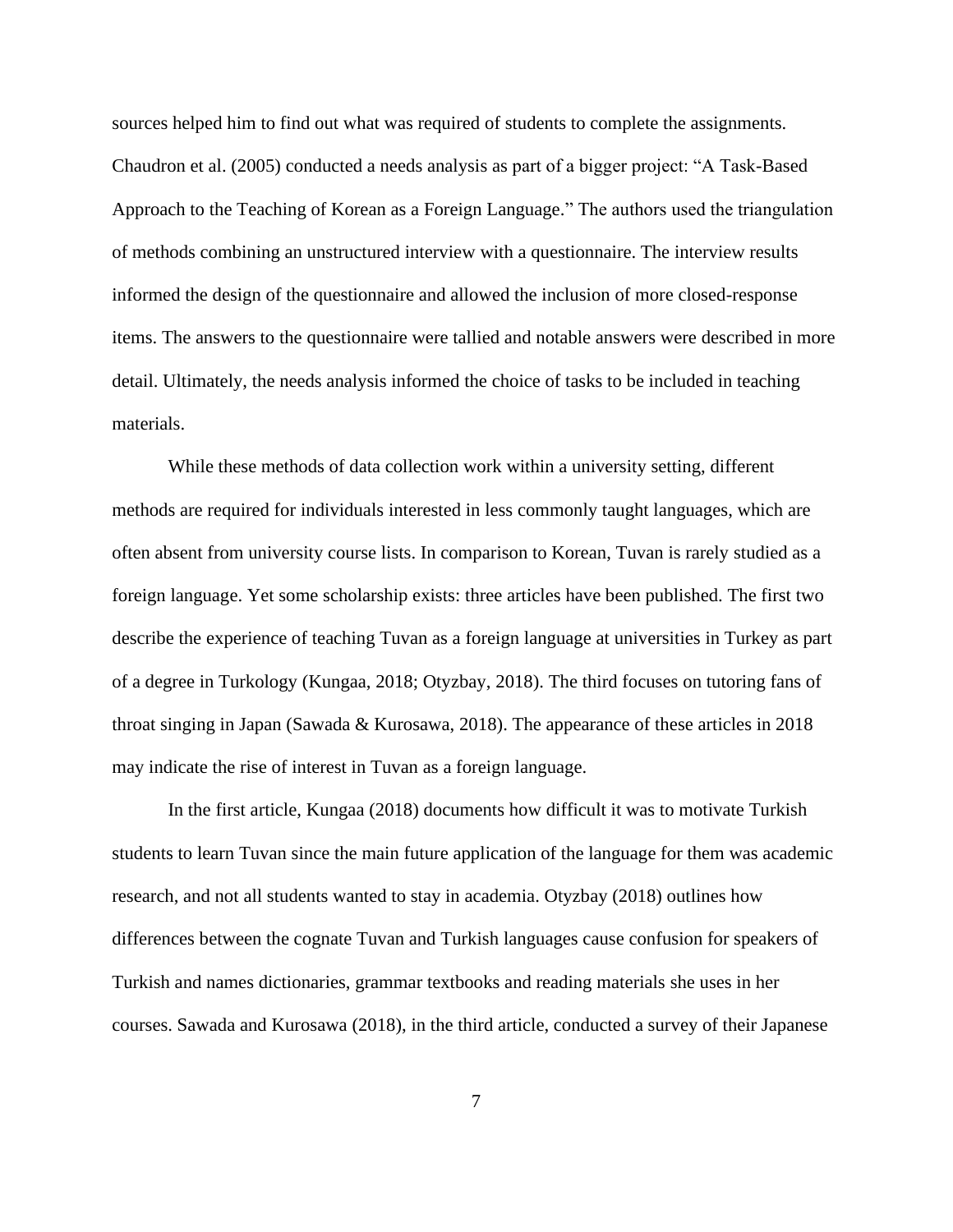tutees to determine what difficulties they encounter during Tuvan language instruction. The results showed that the respondents' primary interest was in throat singing and in understanding the song lyrics better. In their comments, some of the respondents complained about the lack of educational materials in Tuvan and the lack of accessible reading materials. The three articles indicate the existence of external interest in the Tuvan language and of some demand for developing materials for Tuvan as a foreign language and Tuvan for Specific Purposes. A more comprehensive survey combining a questionnaire and an interview is in order. The survey in English targeting English-speaking population (vs. Turkish students, Japanese tutees) may reveal different results.

Thus, the present study is aimed at answering two questions:

1) Is there an interest in learning Tuvan as a foreign language among English speakers?

2) What are the needs of foreign language learners of Tuvan among throat-singing enthusiasts?

#### **Method**

The study features a mixed survey approach, combining quantitative and qualitative analysis. Data gathering consisted of two stages: first, the online questionnaire; next, two semi-structured interviews with current Tuvan learners.

#### *The Questionnaire*

The questionnaire for the current study was adapted from Chaudron et al.'s (2005) and Sawada and Kurosawa's (2018) questionnaires. While the section about level of proficiency, social uses and skills was expanded, the questions about taking a language course and tutoring were deleted.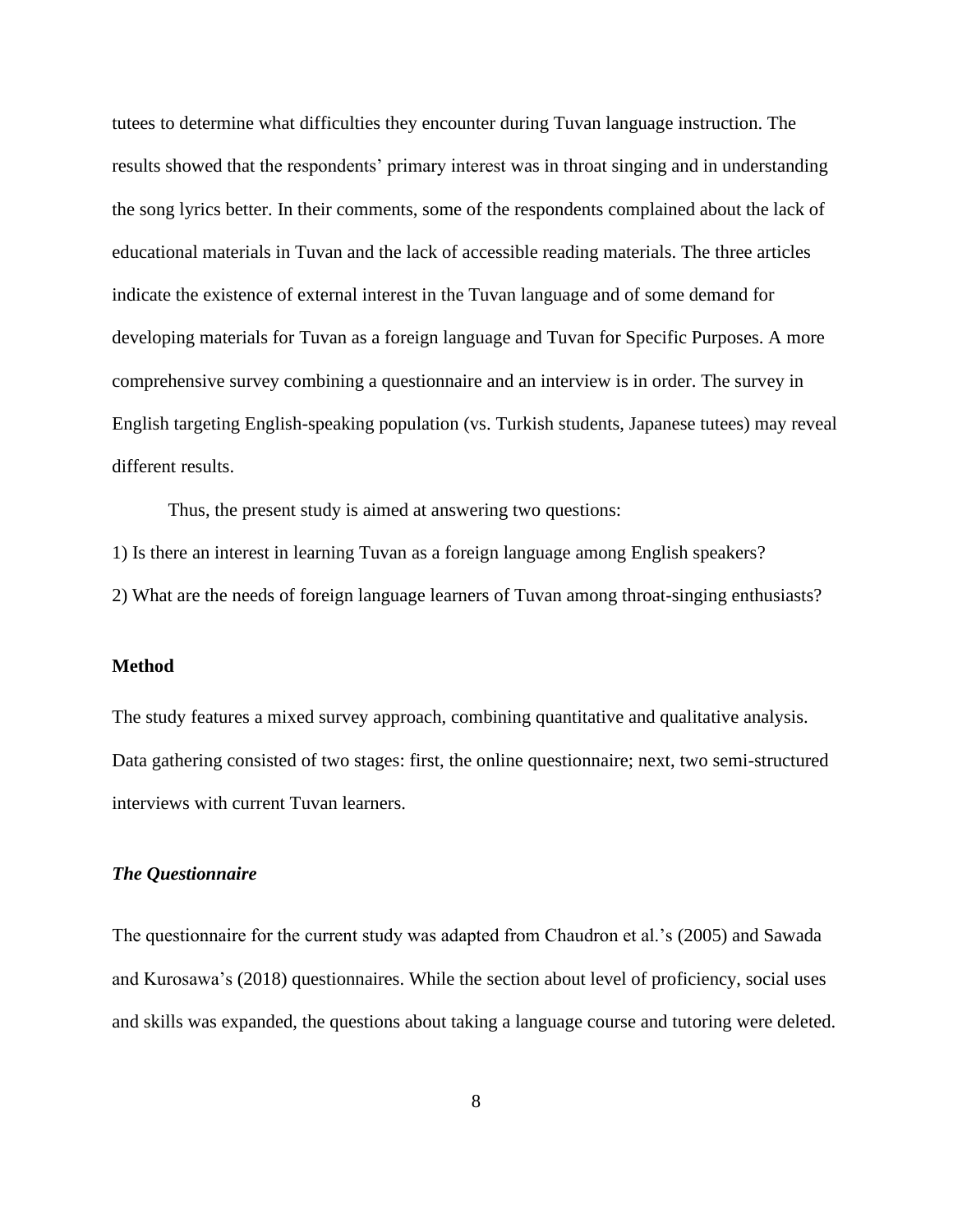The first version was piloted with two volunteers--who are not members of the target population but have experience in survey research--and was revised based on their feedback. The final version of the questionnaire (see Appendix A) contained seven sections, including the Consent to Participate in the Research; Age Verification; Background Information; Social Uses of and Needs for Tuvan; Other Reasons for Studying Tuvan; and Final Section. The questionnaire combined closed (dichotomous, multiple choice, and Likert scale responses) and open-ended questions. The last section asked the questionnaire respondents to provide their email if they wanted to be contacted for a follow-up interview or if they wanted to be contacted with the results of the study and learning materials. Otherwise, the questionnaire responses were completely anonymous.

"The friend-of-a-friend" method (Leimgruber, 2016; Milroy, 1987) was adopted due the small target population. The questionnaire was made available to my two contacts in the US who know people interested in Tuva, mostly in Tuvan throat singing. My contacts answered the questionnaire and asked their friends to do the same. Additionally, the survey was published on a Facebook group devoted to throat singing ("Tuvan Music—Kargyraa, Xoomei, Sygyt," n.d.) with more than 2,400 members from all over the world, including Tuvans and people from other countries. The interest group was active online; some of the group members had already tried to learn the language while others were showing interest in it. According to Damon Postle, one of the interviewees, "It's a good online community of [throat-singing] learners. And people are always asking how the hell you learn the language." Thus, the participants were primarily throatsinging enthusiasts. The questionnaire was accepting responses for one month through March 2019 and gathered 12 replies. The original solicitation to respond to the questionnaire served as a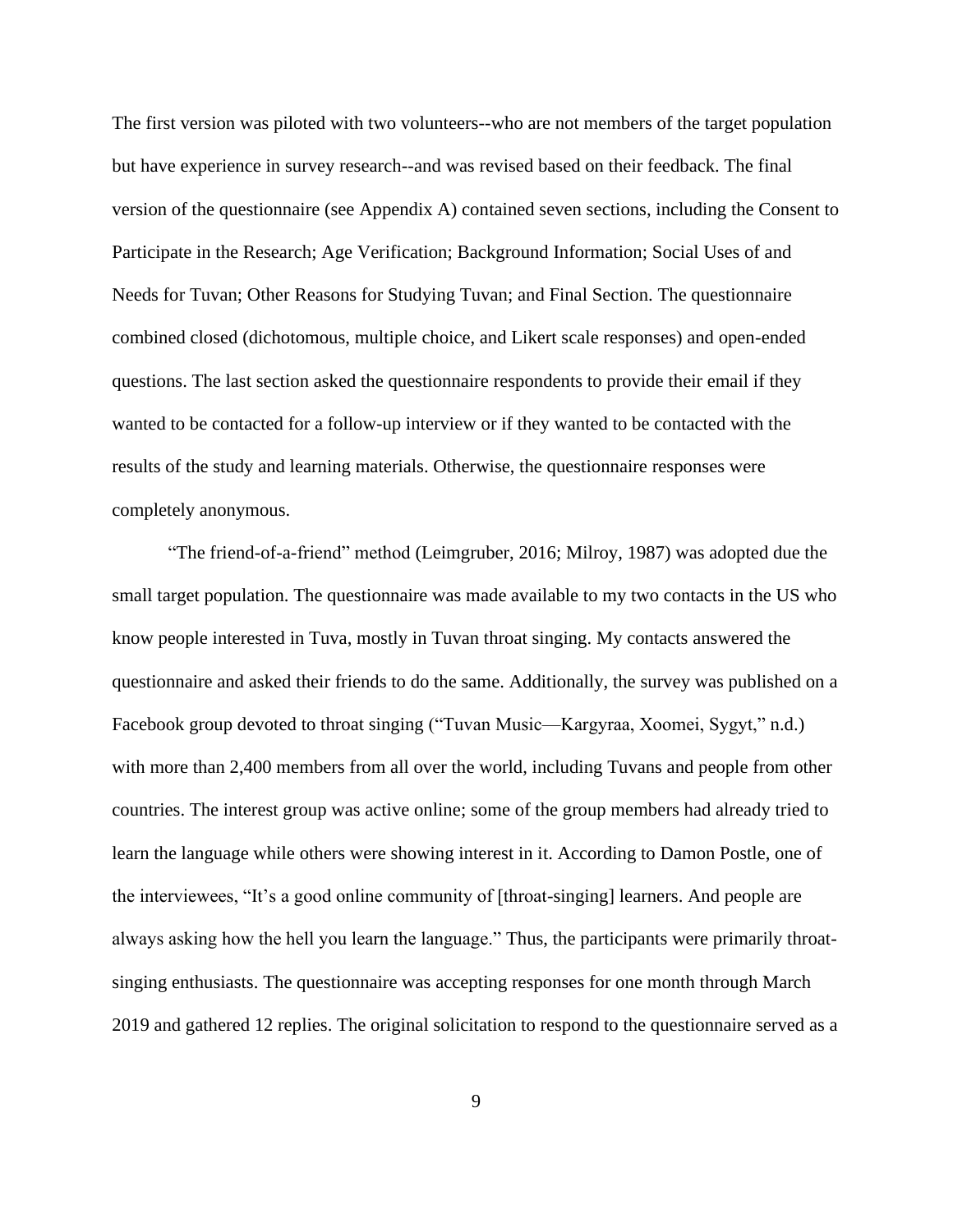winnowing tool--the only people who were asked to respond were people who had learned Tuvan as a foreign language or were interested in learning Tuvan in the future.

#### *The Semi-Structured Interviews*

The semi-structured interviews (Long, 2005) were aimed at understanding in more detail the experience of learning Tuvan as a foreign language, what type of situations were relevant to current Tuvan language learners, and what kind of educational materials they used or wished were available to them. The list of possible open-ended questions was grounded in prior research (Chaudron et al., 2005; Sawada & Kurosawa, 2018) and was compiled before the interviews (see Appendix B). Two interviews were conducted in April 2019 and took less than 30 minutes each. Both interviewees wished to be identified by their real names. The first interview was conducted with Damon Postle, a Tuvan music scholar. The second interview was conducted with Enrique Ugalde, a throat-singing performer known under the stage name Soriah.

The project was explained to the interviewees. They signed the consent form to participate in the study and agreed to have their interviews audio recorded. One interview was conducted via Skype, the other was done face-to-face. The interviewees were asked the same questions in the same order; however, some clarifying questions were added in the course of the interviews.

The interview recordings were transcribed and coded. Partial broad transcriptions were made since topics non-relevant to the research questions also emerged during the interviews. The transcribed data were coded using open coding methodology (Mackey & Gass, 2005). Emergent themes were identified during the first reading. The process was repeated several times to ensure intrarater reliability. Qualitative data analysis software was not used since the number and length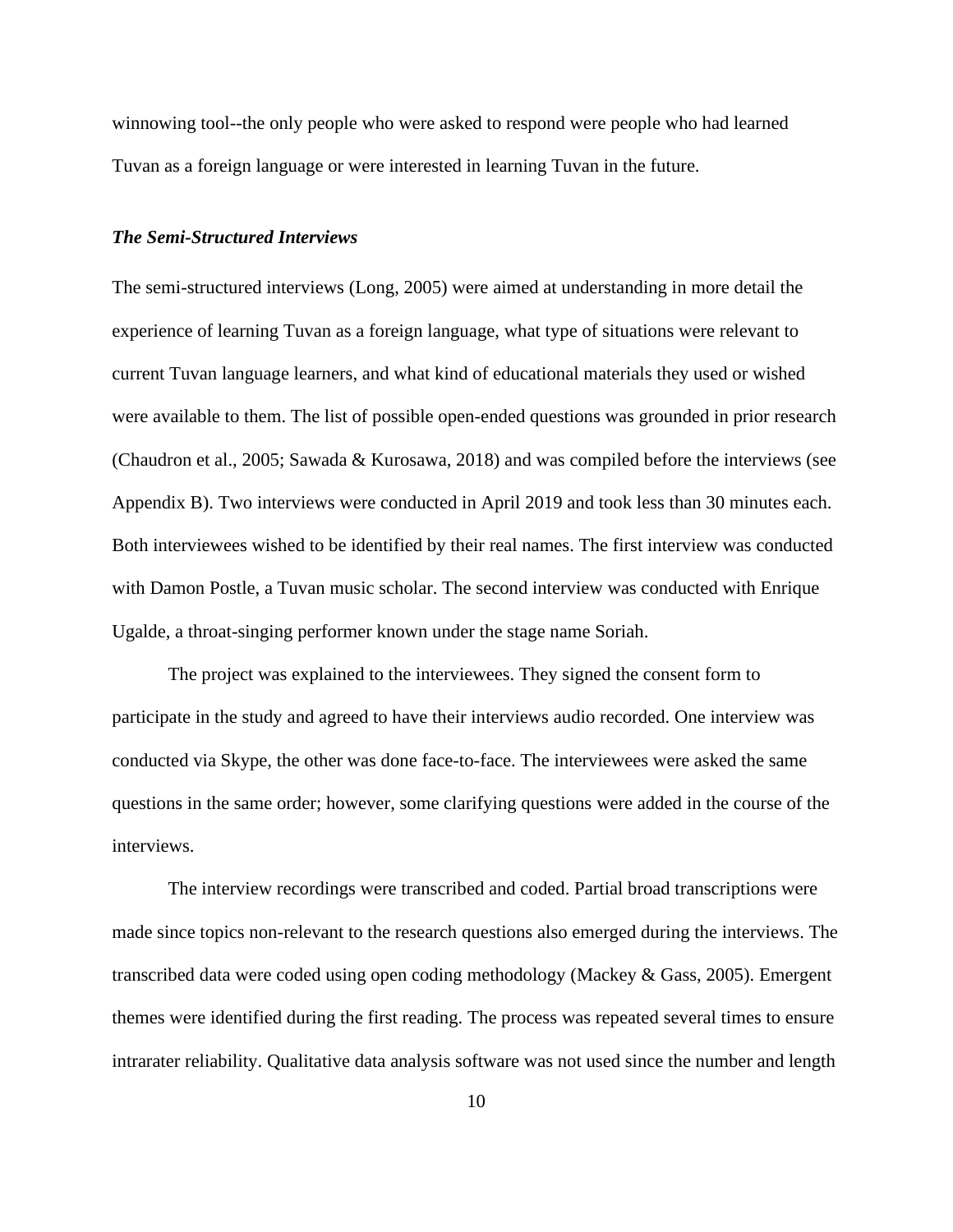of interviews rendered software use unnecessary. To check the coding, a peer debriefing session was organized with an impartial colleague who confirmed and refined the identified themes. A draft version of the article was sent to the interviewees for member checking to ensure the accuracy of data interpretation.

#### *Participants*

The participants of the online questionnaire and the interviews were 13 adults interested in learning the Tuvan language. Twelve people responded to the questionnaire, and two people were interviewed. One of the participants (Damon Postle) took part in both the questionnaire and the interview. The sample included eight men and five women. Table 1 contains the information about the participants' gender, age range, and first language(s). An interest in the Tuvan language and culture was shared across gender. The majority of respondents were aged between 41 to 65. Ten respondents indicated English as their first language, which was expected since the survey was administered in English.

[Table 1 near here]

All participants except one had studied foreign languages achieving varying degrees of proficiency - from novice to fluent. The list was too long to be included in Table 1. The most popular foreign languages were Spanish and Tuvan with seven people studying both languages. The other languages were Altai, Chinese, English, French, German, Hungarian, Japanese, Kazakh, Russian, Swedish, and Turkish.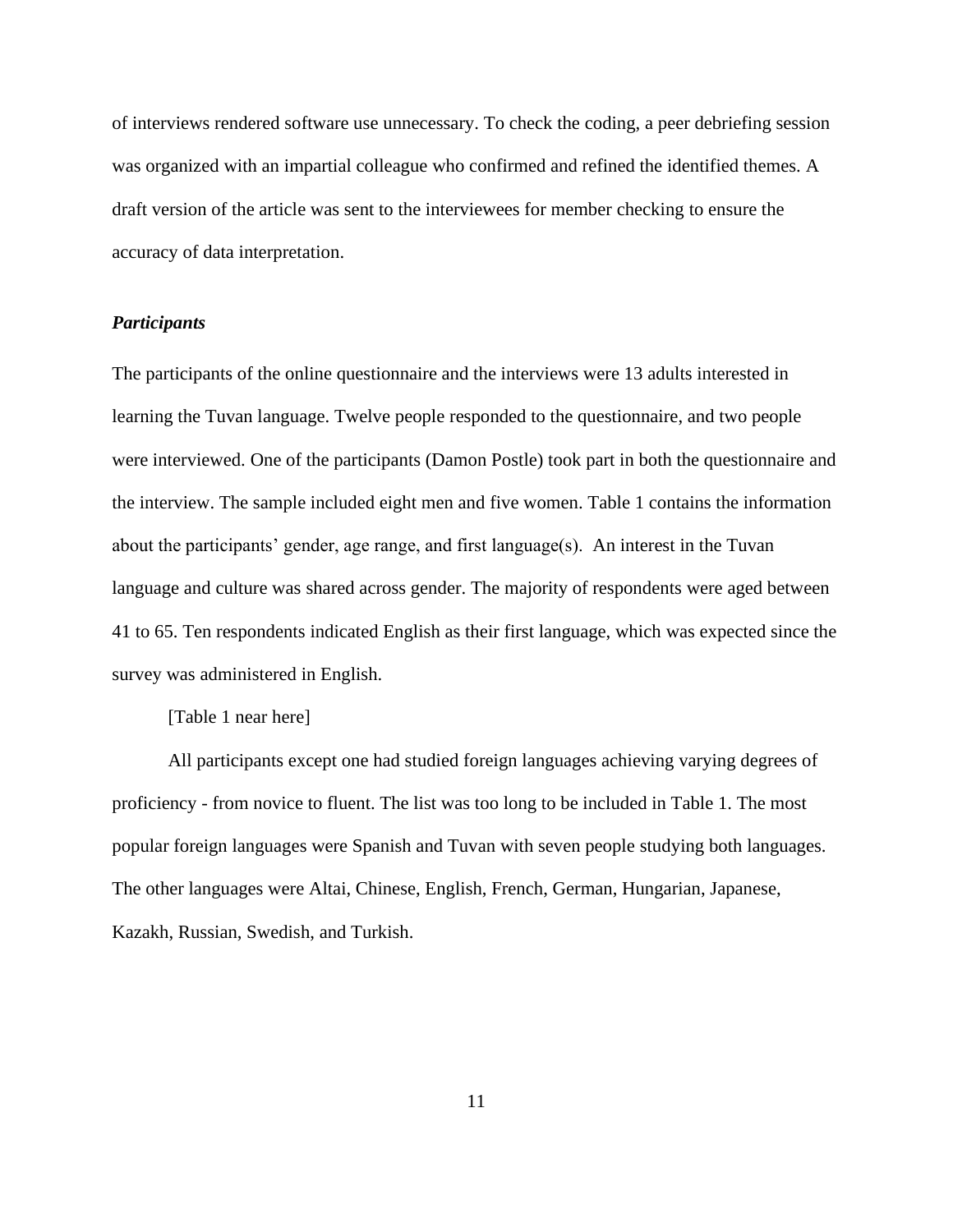#### **Results**

#### *The Questionnaire*

The low number of responses to the questionnaire showed a limited interest in studying Tuvan as a foreign language. Receiving only 12 questionnaire responses would seem discouraging for any language program. However, in the context of Tuvan as a vulnerable language, getting this number of replies encourages further investigation. Thus, the response to the first research question was positive—there was an interest in studying Tuvan as a foreign language within the Tuvan throat-singing interest group.

As for the second research question, answers to several questions were compared and combined to identify learner needs. The Likert scale questions asked respondents to rate possible reasons for learning Tuvan on a 5-point scale, with 5 points being "of great importance" and 0 points being of "no importance at all." The answers were summed and averaged, as shown in Table 2. Four reasons scored the highest. The main motivation to learn Tuvan was the desire to understand throat-singing lyrics with the minimum score of 3 for all the respondents. This reason was followed by the interest in understanding some aspects of the culture. The goal of using Tuvan when visiting Tuva was rated closely to performing throat-singing songs.

[Table 2 near here]

The question about the first encounter with the Tuvan language corroborates the results from Table 2. This question was included to identify relationship, if any, between the reasons for studying Tuvan with the point of entry into the culture. The majority named throat singing as the starting point, be it attending a concert (2 replies) or a workshop (1 reply), listening to the music (5 replies), or reading about Tuva (3 replies). The participants read *Tuva or Bust* by Ralph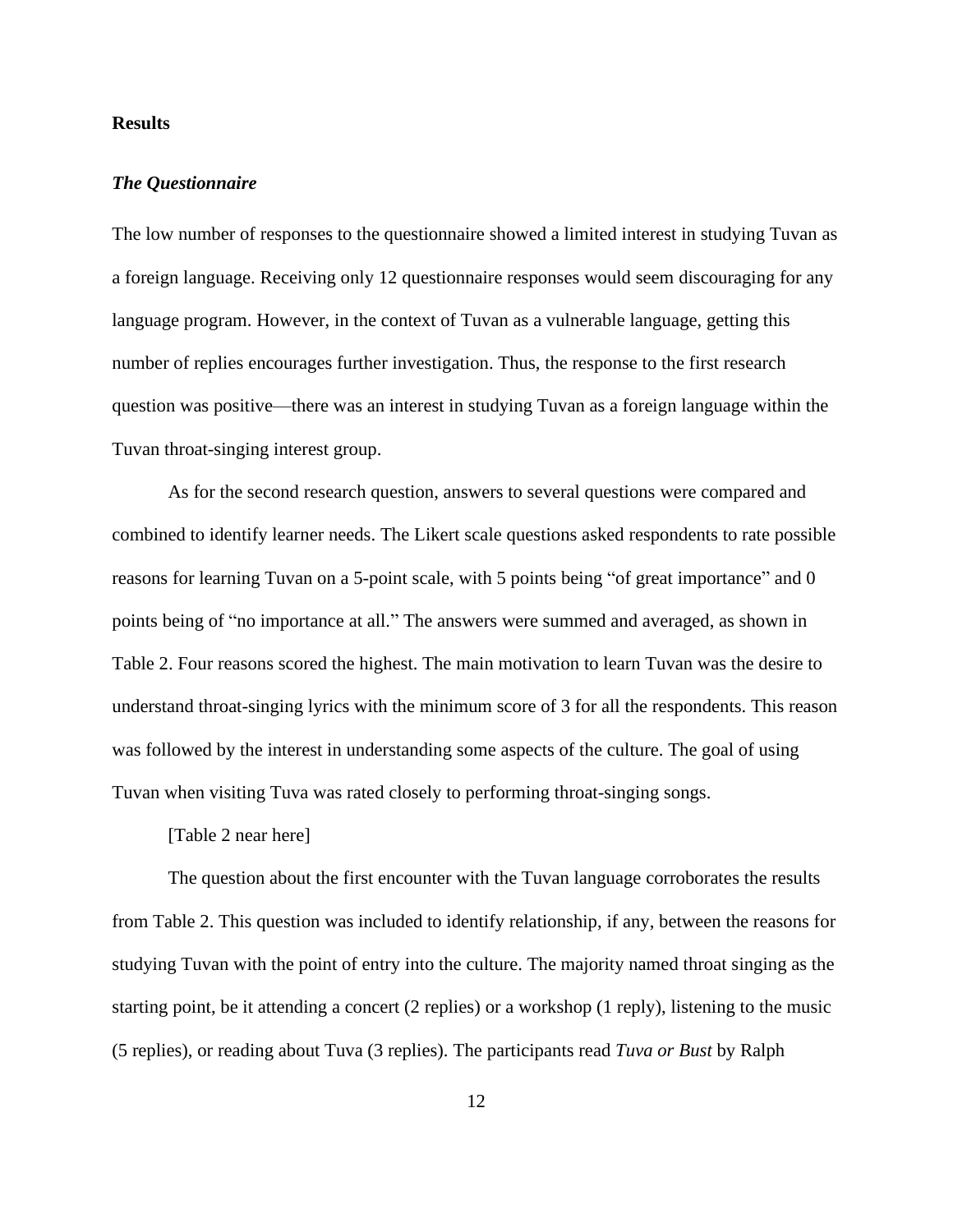Leighton, the book about the author's friendship with Richard Feynman, and *Where Mountains and Rivers Sing* by Theodore Levin, the book devoted to throat singing in Central Asia. Only one reply excluded throat singing as the point of entry into the culture - it was rather meeting somebody from Tuva that sparked interest.

As for the current uses of Tuvan, all six respondents who had studied Tuvan previously sometimes used the language with their friends. All the other possible contacts (e.g., Tuvan family members, throat-singing teachers) were relevant to no more than one respondent. The participants also added their own social uses of Tuvan: "to educate people about my three trips to Tuva," to use "bits and pieces in the [throat-singing] workshops or on Facebook," "I helped start Tuvan Wikipedia and translated the interface," "I use it with students I teach about Tuva," "I use my few words among Tuvans." Thus, the Tuvan language is used not only to communicate with Tuvan-speaking people, but also to inform non-Tuvan-speaking people about Tuva.

As for the possible future uses, people chose multiple answers. They wanted to know more Tuvan to be able to talk with their friends (9 replies), to establish professional contacts (3 replies), to talk to Tuvan-speaking family members (2 replies), to visit Tuva (1 reply), and to talk to "musicians on tour, other enthusiasts" (1 reply). Overall, the respondents would like to focus more on speaking (10 replies) and listening (9 replies) than reading (4 replies) and writing (3 replies).

The majority of the respondents had not visited Tuva, but those who had been there (4 respondents) had been there at least twice. Not all people were interested in visiting Tuva, but those who did want to go there (7 respondents) were interested in going as tourists (7), attending throat-singing events (6), visiting friends or relatives (4), and working as researchers (2).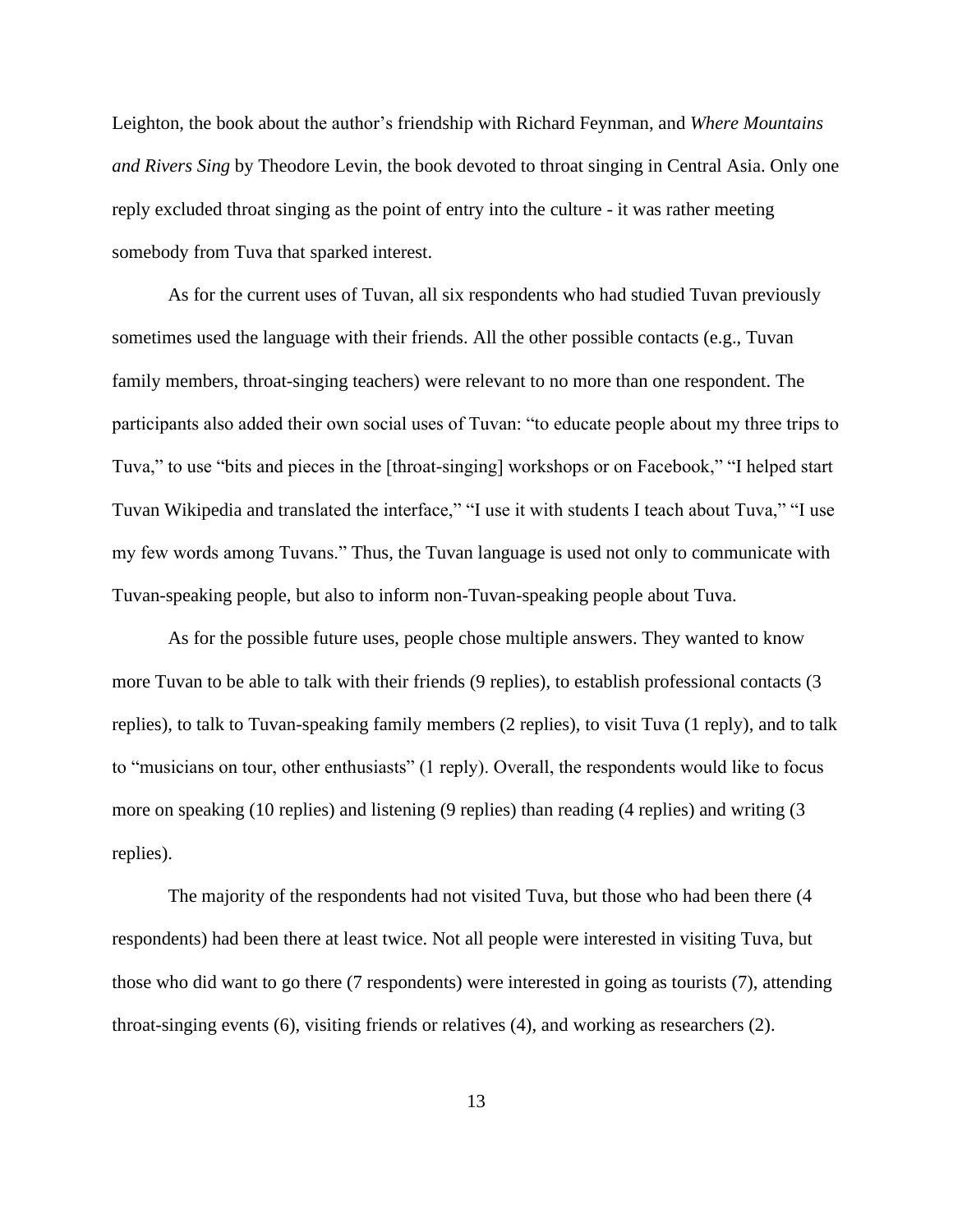Thus, the questionnaire showed that throat singing was the most common motivation for the interest in Tuvan. All of the main reasons for studying Tuvan are connected with throat singing, although the categories overlap to some extent.

#### *The Semi-Structured Interviews*

The interviews generated richer data confirming and adding depth to the questionnaire results. While both interviewees, Damon and Enrique, expressed their interest in learning Tuvan as a foreign language, they articulated their own reasons for this interest and followed their own paths in learning the language. Shared and unique themes were identified in the two interviews during open coding (Table 3).

#### [Table 3 near here]

Both interviewees listed personal interests and ideological convictions as reasons for learning Tuvan. Overall, the theme of music dominated in the interviews. The interviewees were both musicians. Their answers supported the strong connection between the interest in Tuvan and the interest in throat singing. For Enrique, the first encounter with Tuvan language and culture was "a mix tape […] back in the 90s of the song Kongurei by Huun-Huur-Tu" (E. Ugalde). The spark was so strong that he started throat singing, visited Tuva ten times, and was planning his  $11<sup>th</sup>$  trip to Tuva at the time of the interview. Damon also underlined that music was the driving force for him and his friends. "The thing is that for most of us Americans that are really interested in Tuvan, we land on it, we get there, we understand Tuva first because of the music" (D. Postle). Both interviewees expressed a strong emotional attachment to Tuva. "Honestly, I am gonna travel to Tuva as much as I can in my lifetime. I love it there" (D. Postle). This attachment was sustained over several years, even influencing career choices.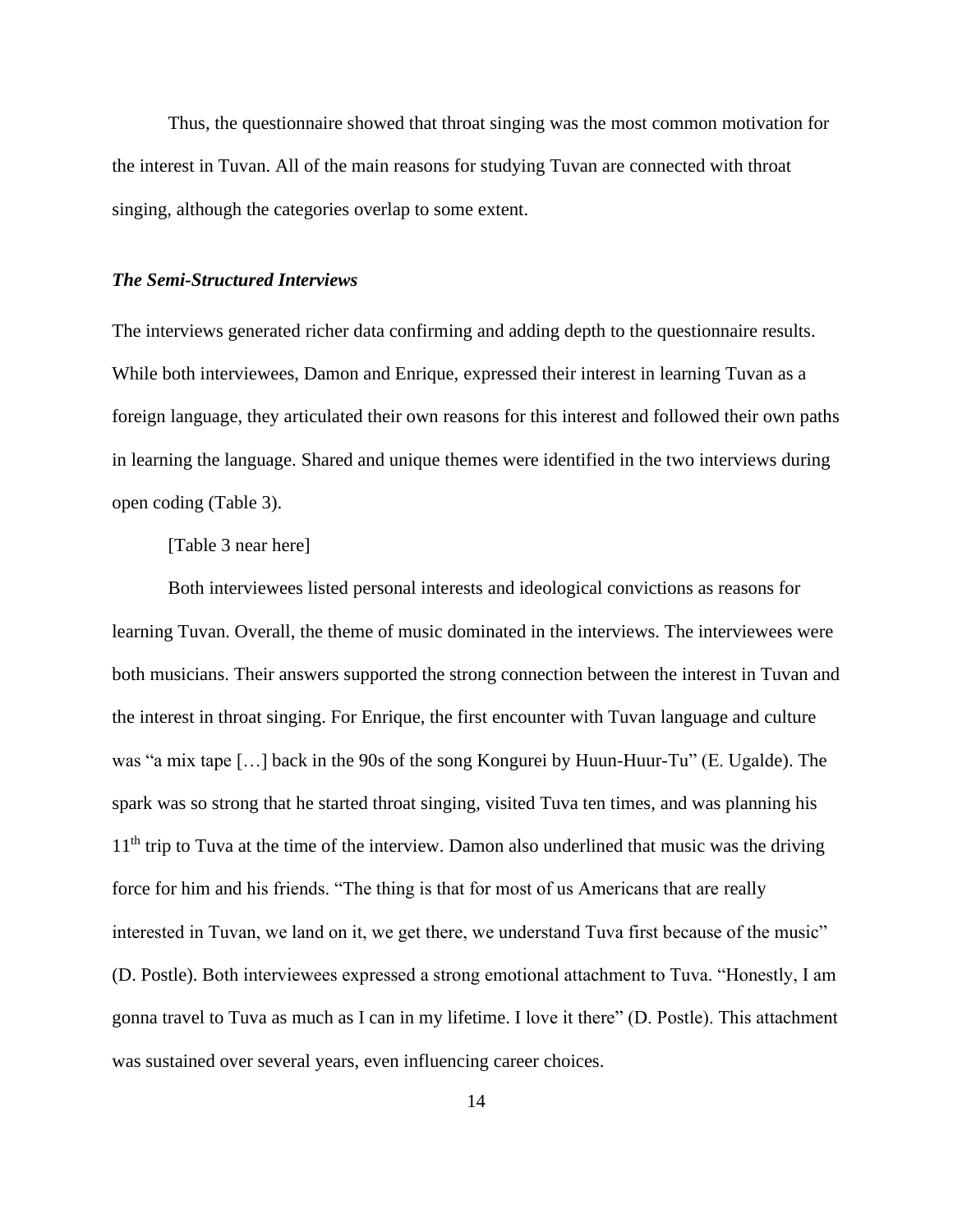Although the interest in the language and culture started with the music and the deciphering of song lyrics, the moment the interviewees landed in Tuva, they understood they needed more conversational Tuvan. They wanted to achieve better communication with Tuvan speakers. For example, Enrique hoped to communicate in Tuvan with Tuvan people in general:

I perform before a lot of people, I would like to be able to talk to the people I perform for, I would like to be able to have actual relatable conversations with regular people who I meet in Tuva. (E. Ugalde)

Another common theme in the interviews was language maintenance, which surfaced without prompts. Damon underlined the value of the Tuvan language in preserving the culture. The theme appeared during the discussion of the wish-list for educational materials, "Any kind of app. Even some basic conversational Tuvan, and it's hard because there's not a whole lot of conversational Tuvan speakers out there. As far as preservation of the language it's crucial, and the preservation of the culture" (D. Postle).

In Enrique's interview, the theme of language maintenance emerged during the discussion of social uses of the Tuvan language. Enrique wanted to use the language to communicate with his son, his friends, and other people he met in Tuva. Then, he compared the Tuvan language with the fate of other Siberian languages:

It seems that even in Tuva it is beginning to be disregarded. It is being sacrificed for Russian. For this idea of contemporization. So, I think it's important to maintain this language, this heritage. Many other surrounding cultures have been thrown to the wayside. It's unfortunate. (E. Ugalde)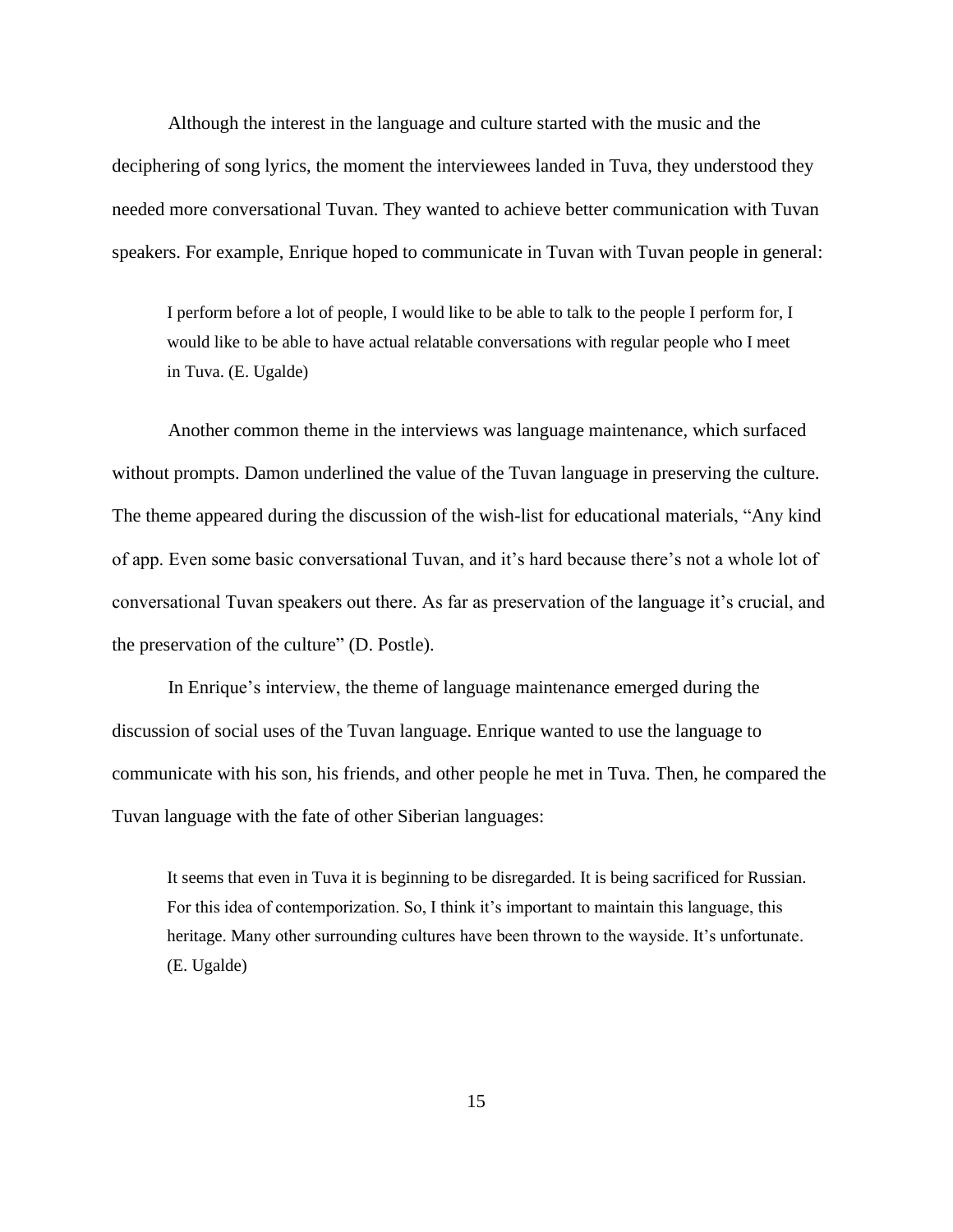Enrique concluded his thoughts about the current role of the Tuvan by explaining his personal reasons for learning Tuvan and comparing it to the Russian language:

I think it's important to learn, I think it's important to maintain. Even though myself I am not Tuvan, my son is. I want to let him know that I value his heritage and his culture. By speaking the language, that's a very powerful way of conveying that. To him and to everybody else. If somebody knows Tuvan, they are like wow. Nobody knows Tuvan. No outsiders know Tuvan, especially Russians. Russians don't know Tuvan. And it's unfortunate that a lot of Tuvans don't know Tuvan. (E. Ugalde)

All the reasons for learning Tuvan seem intertwined. The interest in throat singing led to numerous trips to Tuva for both interviewees; the time in Tuva led to the desire to communicate with new acquaintances in Tuvan; communication in Tuvan led to the awareness of the importance of preserving the vulnerable language.

However, the interviewees also named separate reasons for learning Tuvan. For example, Damon was interested in the Tuvan language to complete research into the methodology of teaching throat singing:

I am working with Igor Koshkendei, Aidysmaa Koshkendei, Choduraa Tumat, Andrei Mongush, Mongun-ool Ondar. I am learning how they learned how to do national music. And then I am also learning their methodology, doing a comparative analysis of their methodologies, how they teach. (D. Postle)

For Enrique, focus on pronunciation was crucial, "For me it's mostly about the proper phonetic pronunciation. Especially because I compete. If I am able to go there and sound just like a Tuvan, then it's successful" (E. Ugalde).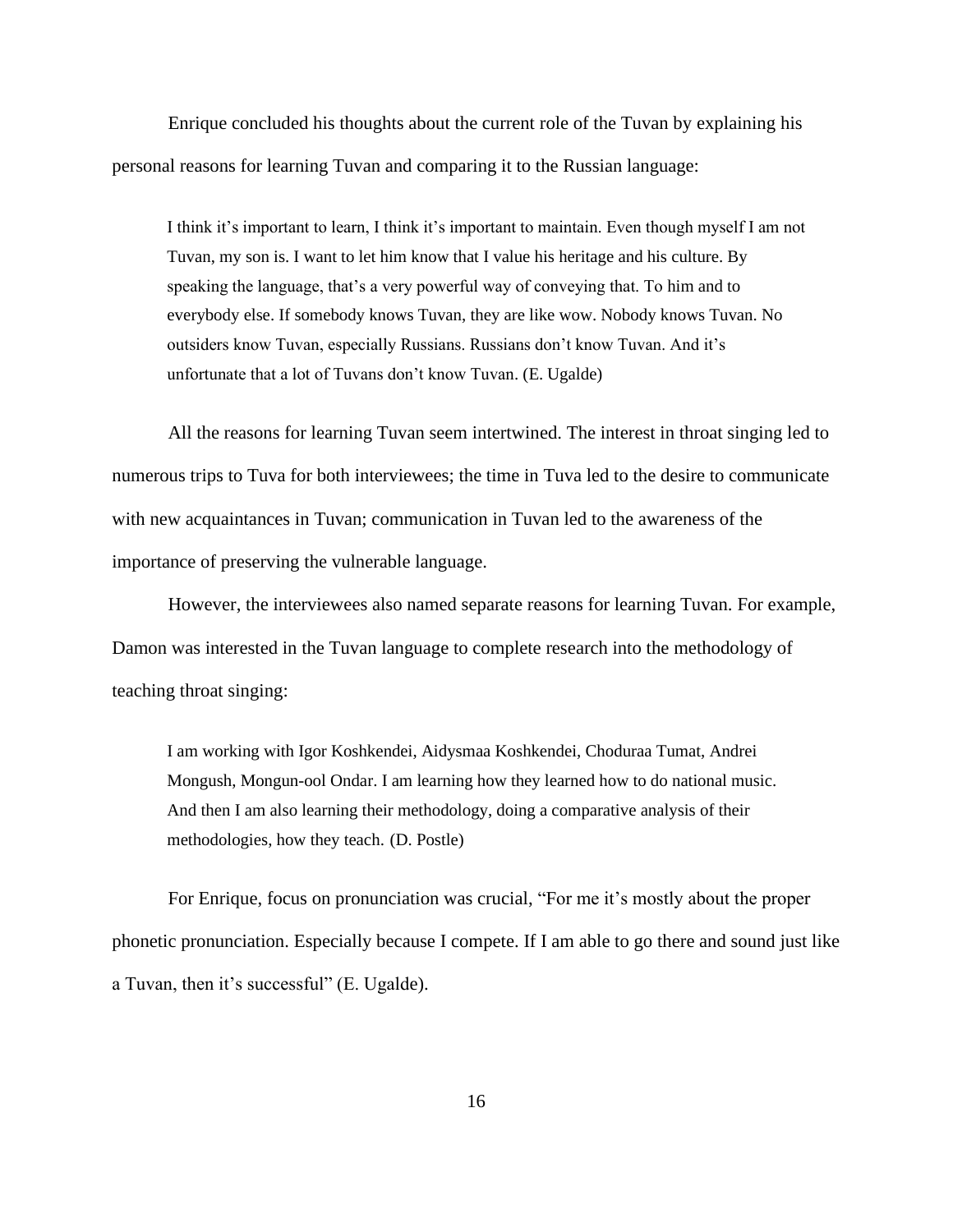The interviewees tried to learn Tuvan in distinct ways. Damon had been mostly studying on his own and asking his Tuvans friends to help him figure out the grammar and vocabulary. Enrique had a few Tuvan classes with a group of foreigners during the first international throatsinging camp in 2007. Both underlined the paucity of educational materials for Tuvan as a foreign language and wished there was an app, a primer, or a grammar book accessible to nonlinguists and available online for self-study. The interviews confirmed Kungaa's (2018), Otyzbay's (2018), and Sawada and Kurosawa's (2018) comments about educational materials, where the scarcity of resources and their inaccessibility were constant themes.

#### **Discussion**

The purpose of this study was to find out if there was an interest in learning Tuvan as a foreign language among English speakers and what learner needs might be within the throat-singing interest group. The research aim was motivated by the context of the Tuvan as a vulnerable language spoken by a small number of people, the evidence of the existence of external interest in the language, and the paucity of educational materials for foreign language speakers. The study fills a gap in providing a needs analysis of a less commonly taught language and identifies the directions for materials development. The study illustrates how critical it is to reach out to a possible learner population since the more limited the number of learners, the more tailored language materials should be. The methodology included an online questionnaire and semistructured interviews. The study was conducted in English, as compared to Sawada and Kurosawa's (2018) paper where all participants' first language was Japanese. Although the learner populations were different, the study confirmed the previous findings, as well as revealed new learner needs.

17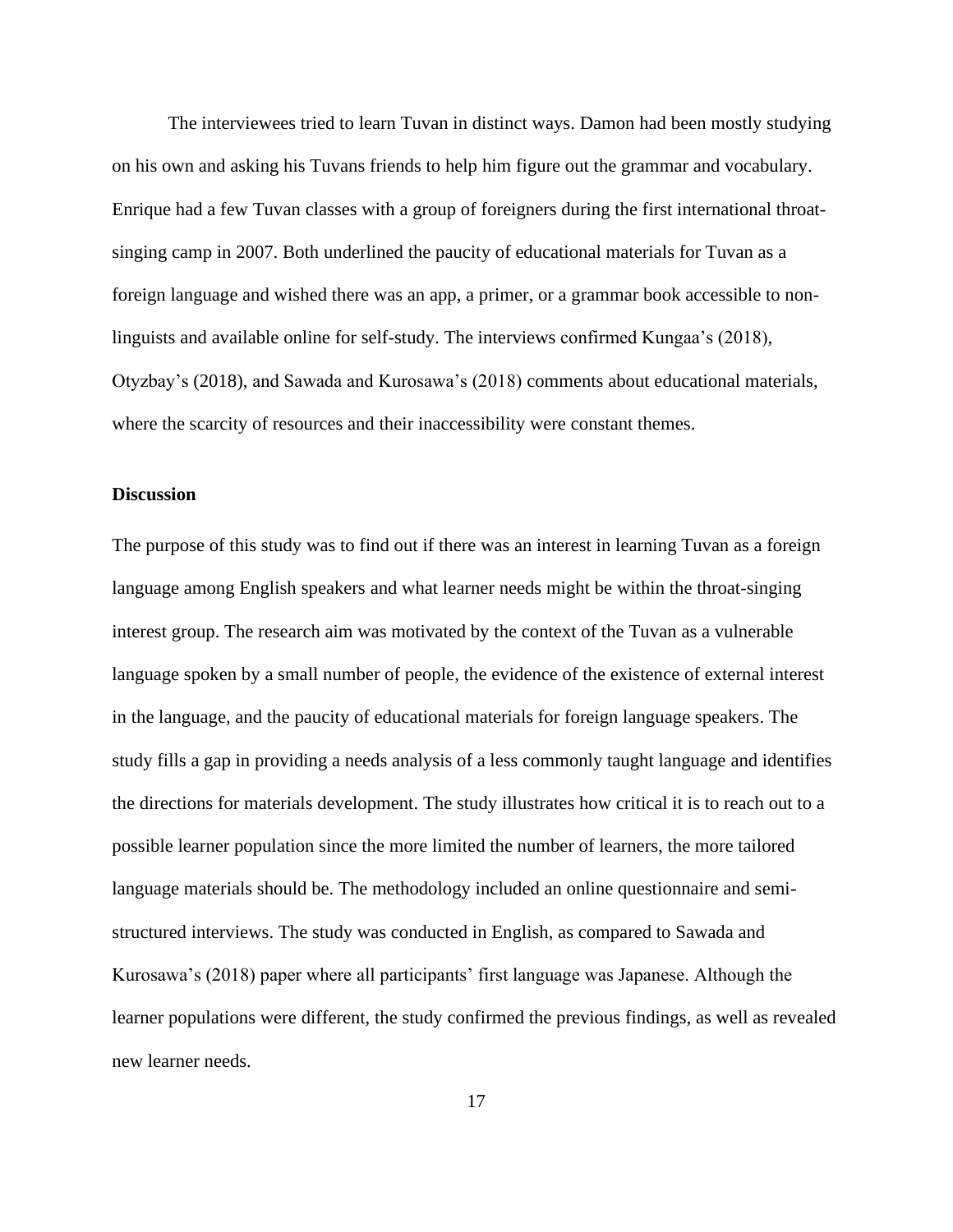#### *Practical Contributions*

The study showed that there was only a limited interest in learning Tuvan as a foreign language among the English-speaking Tuvan throat-singing community (13 participants), but the interest was highly focused on throat singing, the most famous export from Tuva to the globalized world. The questionnaire revealed three categories of needs: needs related to throat singing, needs related to traveling to Tuva, and needs unique to each respondent. The participants were recruited through a Tuvan throat-singing interest group, and the mere fact that an Englishspeaking throat-singing interest group exists may indicate that the learner needs related to throat singing are not accidental. To the best of my knowledge, it was the only way to reach a broader number of potential Tuvan learners.

The study participants want to understand the song lyrics and the Tuvan culture, to read and pronounce the words in the songs appropriately, to attend throat-singing events, to perform throat singing, and to attend or conduct throat-singing workshops. The needs related to throat singing can be classified as the first category of needs, and these needs might be unique for the Tuvan language and culture. In contrast to the first category, the second category might be considered universal to foreign language learners since these needs arise from the needs of travelling to a foreign country and culture. These needs include the desire to be more independent while visiting Tuva, i.e., rely less on the help of friends and to be able to communicate with Tuvan-speaking people. The third category of learner needs includes idiosyncratic needs, mostly unique to each respondent, such as understanding online content in Tuvan and contributing to it, conducting academic research, and contributing to language maintenance. Although the vulnerability of the language was a secondary reason for learning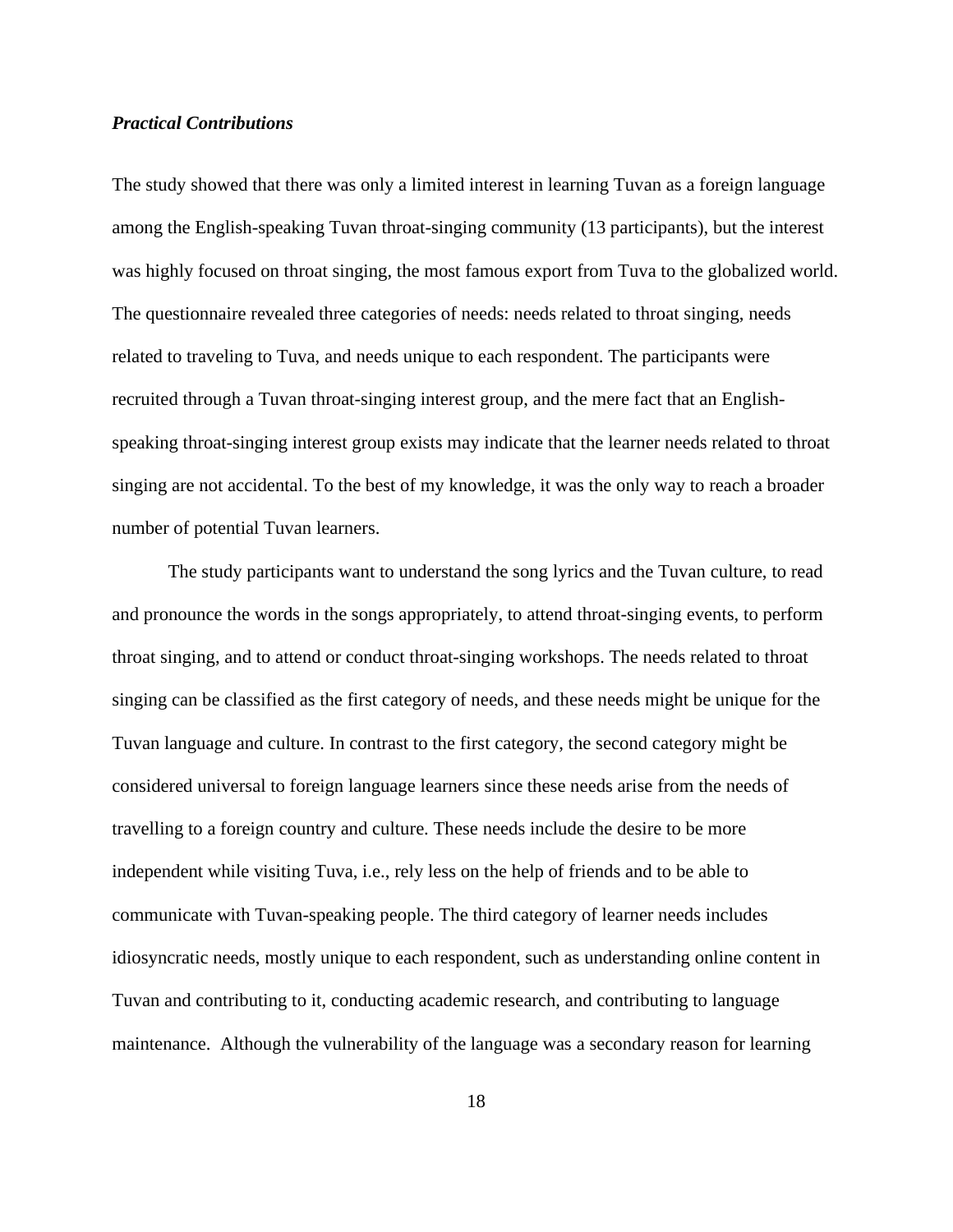Tuvan, it seemed to grow in strength with the number of years spent visiting Tuva. Damon, who had travelled to Tuva twice, mentioned this theme in just one sentence; Enrique, who had visited Tuva ten times, spent four minutes explaining why the maintenance of the Tuvan language was important to him. The other idiosyncratic need is using the language to explain Tuva to non-Tuvan-speaking people. Thus, the language maintenance, research into the Tuvan culture, and spread of knowledge about Tuva are the themes in the third category of learner needs.

The results of this study have direct pedagogical implications. The people interested in learning Tuvan, although they were quite dedicated, were too limited in number. Any educational resources should be available online for free, since they cannot survive as commercial projects. Learners could then be located anywhere in the world, in any time zone. While the materials with free access could be developed as part of a time-limited project, constant supervision may be too demanding. The strategies for long time sustainability without the direct involvement of a materials developer should be carefully assessed as to feasibility. For example, materials could be self-study materials with answer keys or automated feedback (alternatively, peer feedback).

More attention needs to be paid to materials development since the continuing scarcity of educational resources may eventually undermine the motivation to learn the language. Two avenues for materials development are possible. The recurrent theme of Tuvan music as the first and main motivation for learning Tuvan can be mirrored in the first type of materials. Seeing instruction as Tuvan for Specific Purposes, materials can be focused on reading the song lyrics, listening to the songs, and understanding the grammar and syntax through the genre of songs.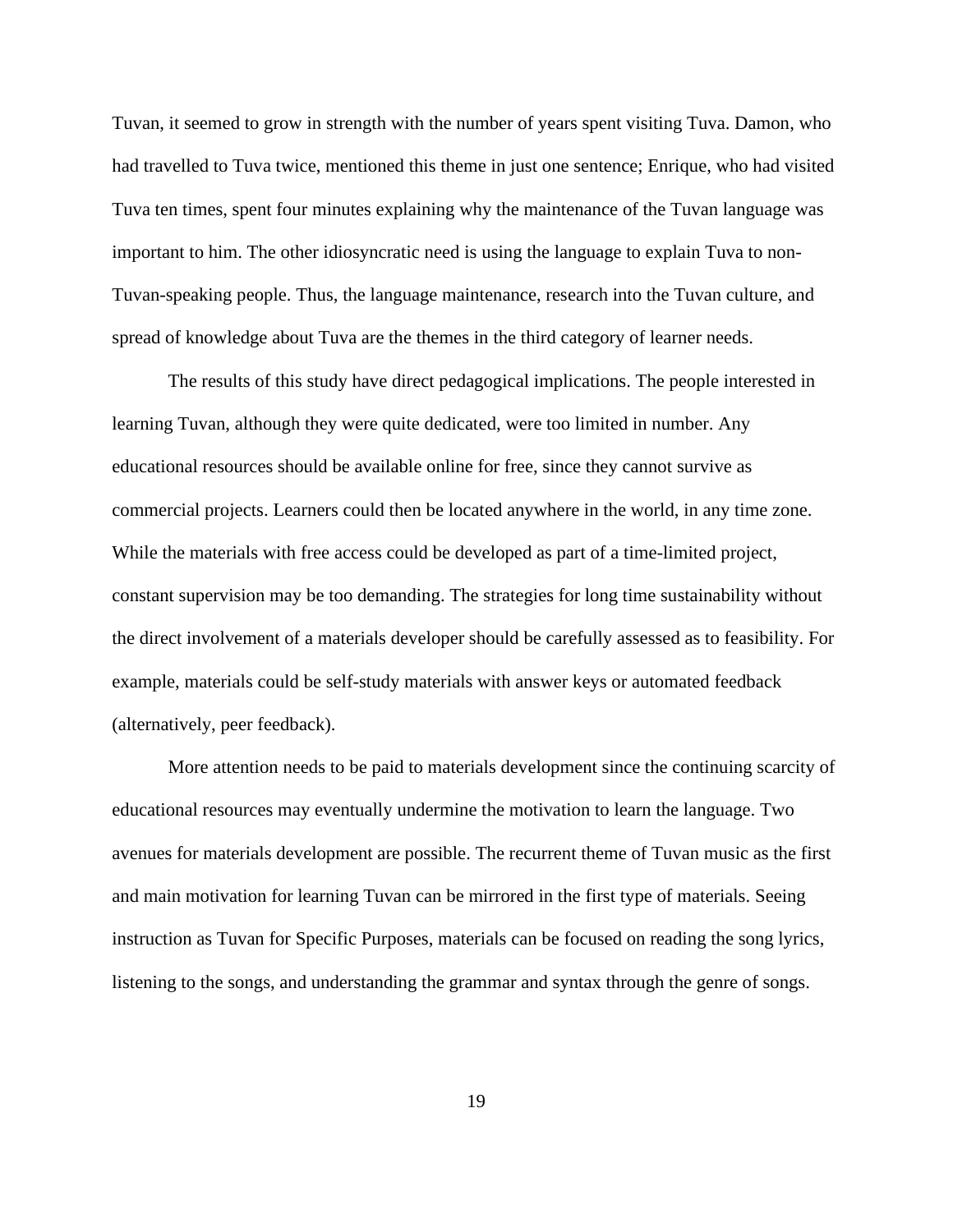The second avenue is developing materials for conversational Tuvan with the topic of visiting Tuva foremost. Although the first encounter with the Tuvan language started for many respondents with throat singing, the further uses of Tuvan were similar to other foreign languages, such as ordering a meal in a cafe, establishing and maintaining contacts with local people, and being culturally aware.

The study shows the utility of identifying relevant points of contact for foreign language speakers. LNA can serve as a tool for reaching out to a potential learner population. While the Tuvan language is relevant to outsiders due to throat singing, other minority languages of Russia may benefit from reflecting similarly on the likely points of contact that potential learners have had with their languages.

It can be theorized that the results of a needs analysis for other minority languages of Russia would only partially coincide with the results of the Tuvan LNA (such as needs related to travelling to a foreign country and culture). Needs related to throat singing may turn out to be unique for the Tuvan language, although learners of other adjacent languages need to be surveyed since throat singing is part of many Central Asian cultures.

#### *Limitations and Directions for Future Research*

As for the limitations of the study, first, it is based on self-reported data from self-selected participants. The results of the study cannot be generalized to the wider population due to contextual constraints. However, I relied both on survey data and interview results for drawing conclusions. Another limitation was the fact that six out of twelve questionnaire respondents had never learned Tuvan before; thus, they were "pre-experience learners" and they may be unaware of their language needs. Still, the impressive list of the foreign languages from the background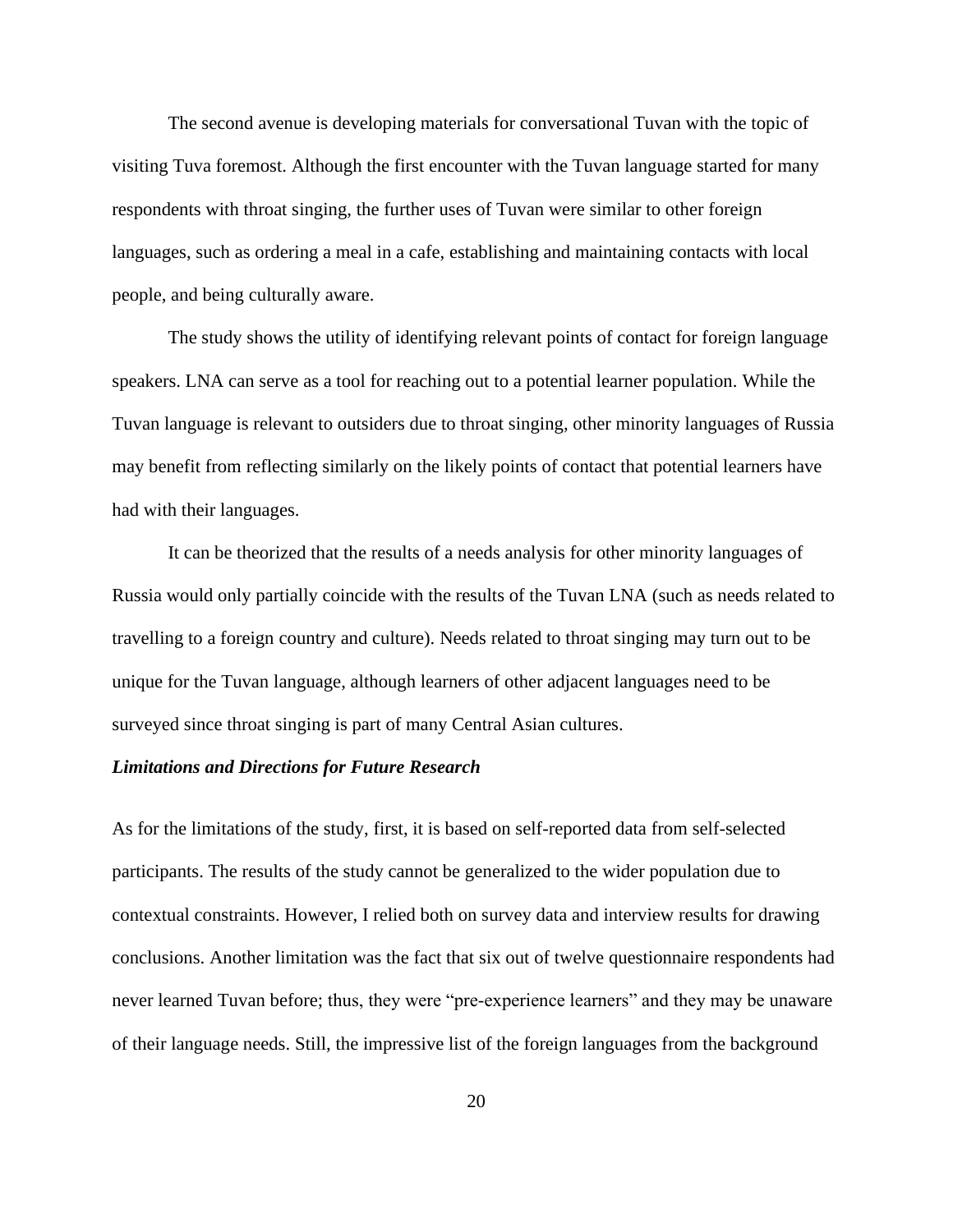section of the questionnaire leads to the conclusion that the participants are experienced foreign language learners.

Despite its limitations, this study suggests trends in the development of educational materials. The next step is to apply the insights gained from the study to select the appropriate content and to sequence activities in teaching materials. A possible further avenue of research is conducting a task-based needs analysis to identify tasks Tuvan learners need to accomplish in everyday life using Tuvan. These tasks can be further transformed into a full-scale task-based curriculum.

While the results of the study are limited to the needs of Tuvan language learners, it is possible that similar articles on other minority languages of Russia will be published afterwards. The significance of this article is in defining a possible starting point in course design and materials development for minority languages. The article shows that the issue of limited number of participants can be overcome through designing a mixed methods study and employing the "friend-of-a-friend" methodology in data collection.

The study highlights the role of minority languages as foreign languages with their own population of learners and reiterates the necessity to conduct empirical research to aid further materials development. This type of research may increase access to minority languages and aid in their preservation and maintenance.

#### **Conclusion**

Course designs based on LNA are critical for less commonly taught languages, including minority languages, which have a limited number of learners. Identifying possible learners, asking them what they want to accomplish, and responding to these needs represent viable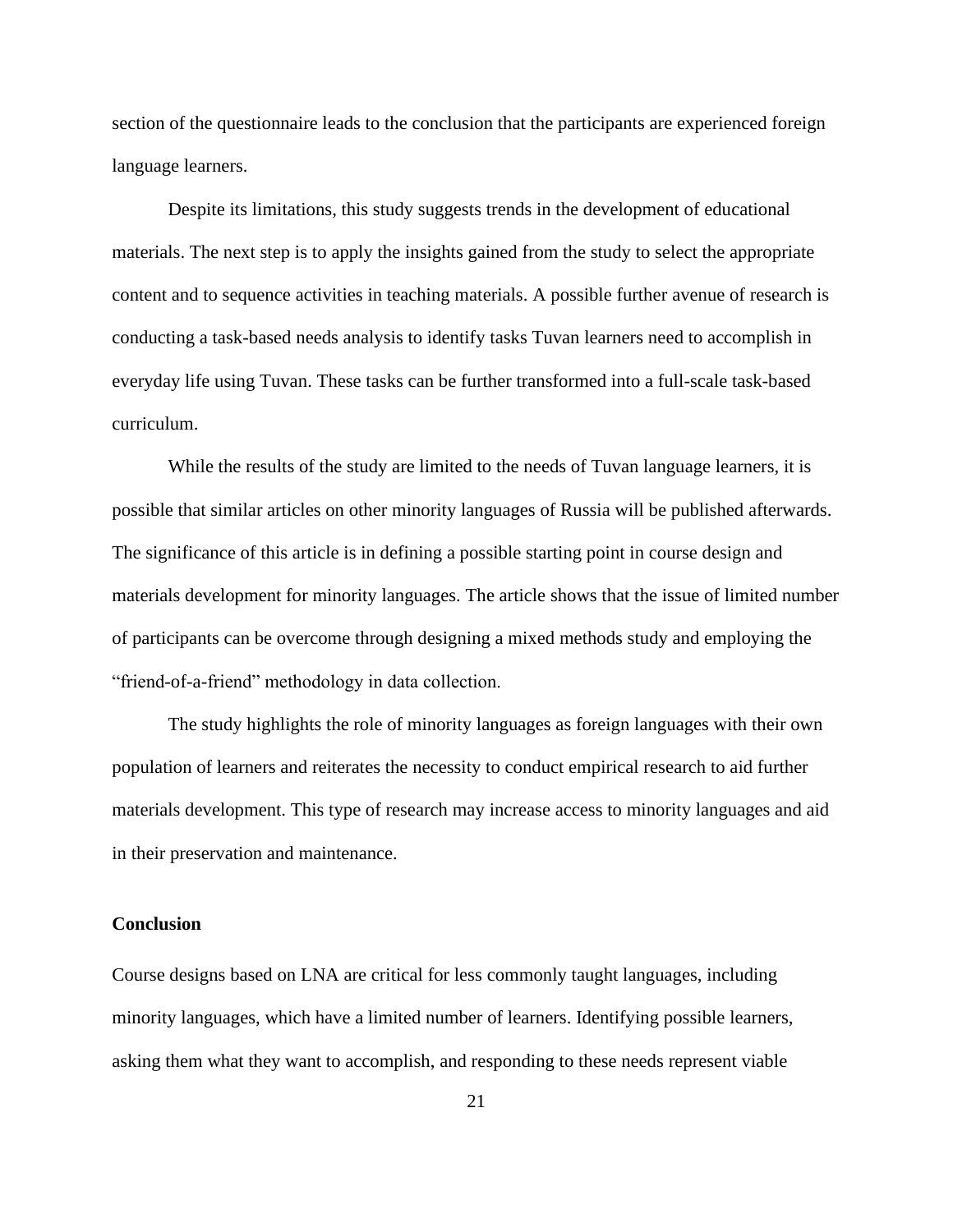strategies for materials development. Although learner needs change constantly, common themes and other findings may be revealed in a full survey. The LNA here proved successful in identifying a community of learners and assessing their needs. It revealed their common interests, their commitment, and their emotional attachment to the Tuvan language and culture. The next step is meeting the identified learner needs through materials development. Investigating the needs of foreign language learners of vulnerable and less commonly taught languages will contribute to their use and maintenance and may even enhance the prestige of the language among the indigenous community.

#### Acknowledgements

The research for the paper was financially supported by the James R. Nattinger Endowed Fellowship.

#### Declaration of Interest Statement

The author declares there is no conflict of interest.

#### References

Arefiev, A. L. (2015). О языках коренных малочисленных народов России [On the languages of small indigenous groups of Russia]. *Sotsiologicheskie Issledovaniya*, *8*, 75–84.

Braine, G. (2001). Twenty years of needs analyses: Reflections on a personal journey. In J. Flowerdew & M. Peacock (Eds.), *Research perspectives on English for academic purposes* (pp. 195–207). Cambridge, UK: Cambridge University Press.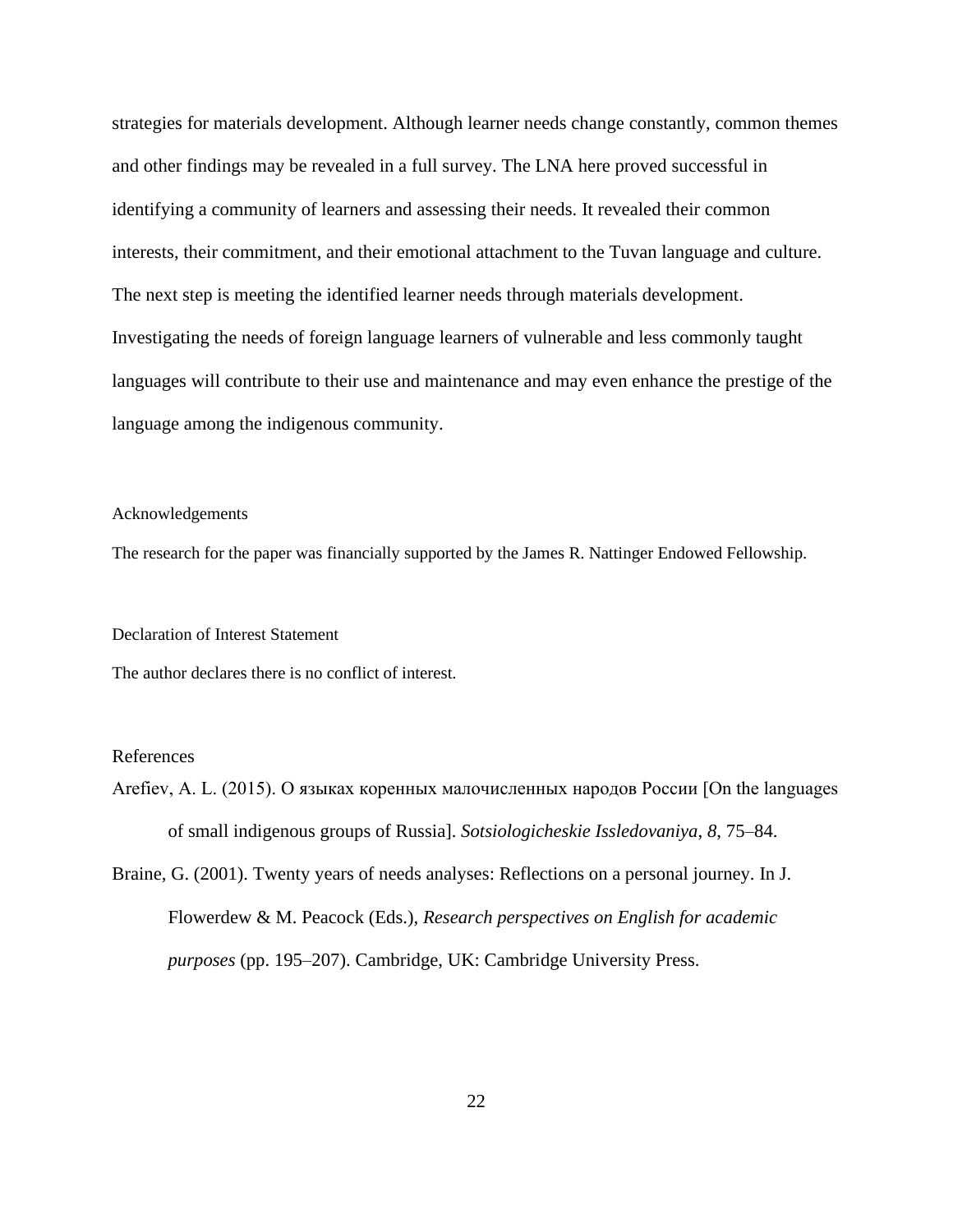- Cameron, R. (1998). A language-focused needs analysis for ESL-speaking nursing students in class and clinic. *Foreign Language Annals*, *31*, 203–218. https://doi.org/10.1111/j.1944- 9720.1998.tb00568.x
- Chaudron, C., Doughty, C. J., Kim, Y., Kong, D., Lee, J., Lee, Y., & Urano, K. (2005). A taskbased needs analysis of a tertiary Korean as a foreign language program. In M. Long (Ed.), *Second language needs analysis* (pp. 225–261). Cambridge, UK: Cambridge University Press.
- Chevalier, J. F. (2010). Bilingualism and literacy in the Republic of Tyva. *Sibirica*, *9*(1), 1–22. https://doi.org/10.3167/sib.2010.090101
- Chevalier, J. F. (2012). Multilingual education in South Siberia: National schools in the Republics of Altai and Tyva. *Heritage Language Journal*, *9*(2), 1–17.
- Chevalier, J. F. (2017). School-based linguistic and cultural revitalization as a local practice: Sakha language education in the city of Yakutsk, Russian Federation. *Nationalities Papers*, *45*(4), 613–631. https://doi.org/10.1080/00905992.2016.1275534
- Federal Statistics Office. (2011). *Всероссийская перепись населения 2010 [All-Russian census 2010]*. Retrieved from

https://www.gks.ru/free\_doc/new\_site/perepis2010/croc/perepis\_itogi1612.htm#

Guryev, G. I. (2003). *Обучение якутскому языку в школах Республики Саха (Якутия) в период с 1917 по 2002 гг. : Историко-педагогический анализ [Teaching of the Yakut language in the schools of the Republic of Sakha (Yakutia) from 1917 to 2002: Historical and pedagogical analysis]* (Candidate dissertation). Retrieved from Russian State Library.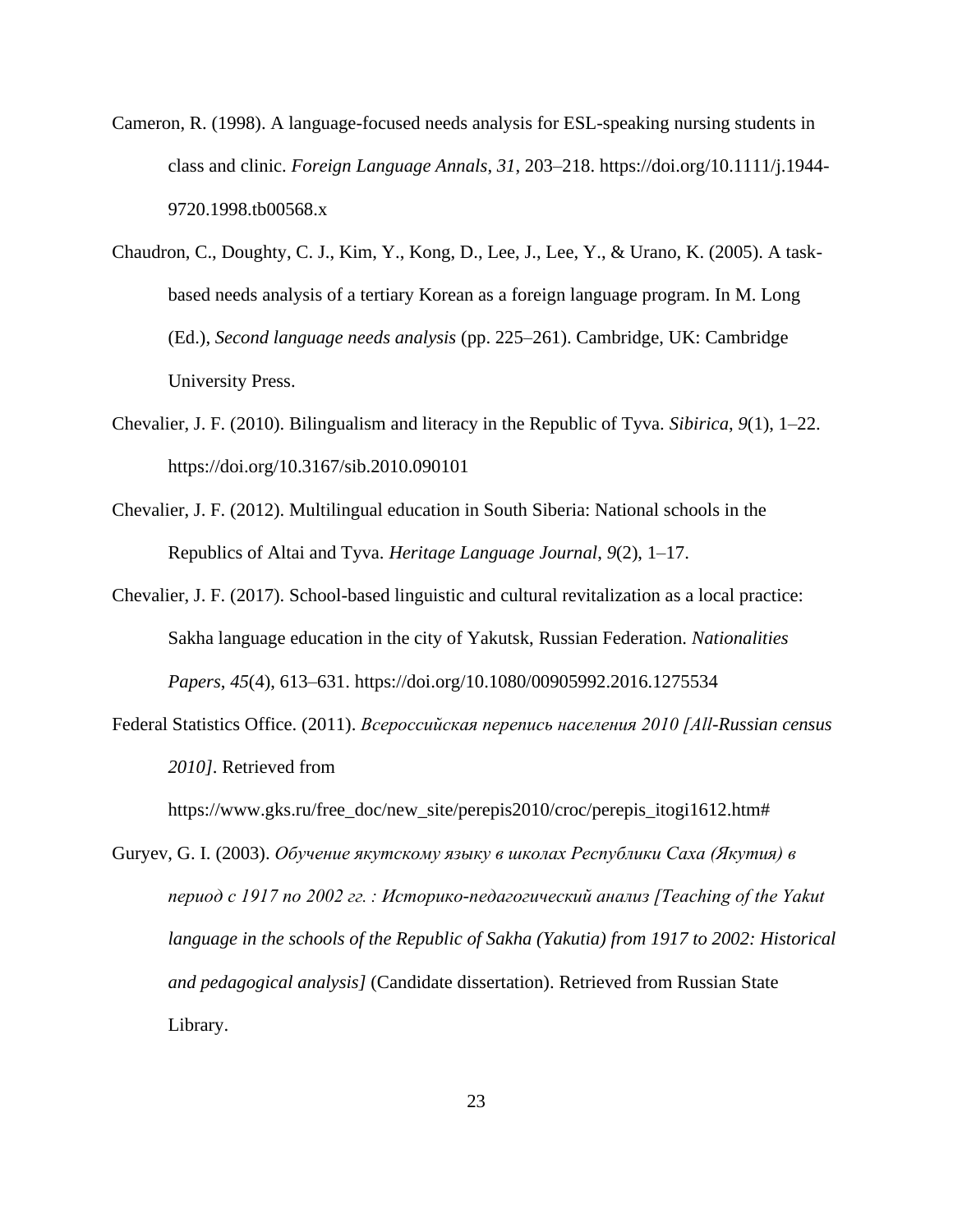- Kellerman, E., Koonen, H., & van der Haagen, M. (2005). "Feet speak louder than the tongue": A preliminary analysis of language provisions for foreign professional footballers in the Netherlands. In M. Long (Ed.), *Second language needs analysis* (pp. 200–224). Cambridge, UK: Cambridge University Press.
- Khilkhanova, E., & Khilkhanov, D. (2004). Language and ethnic identity of minorities in post-Soviet Russia: The Buryat case study. *Journal of Language, Identity, and Education*, *3*(2), 85–100. https://doi.org/10.1207/s15327701jlie0302\_1
- Kungaa, M. B. (2018). Особенности преподавания тувинского языка в Турции [Issues of teaching Tuvan language in Turkey]. *Novye Issledovaniâ Tuvy*, *1*, 71–78. https://doi.org/10.25178/nit.2018.1.6
- Leimgruber, J. R. E. (2016). Bah in Singapore English. *World Englishes*, *35*(1), 78–97. https://doi.org/10.1111/weng.12175
- Long, M. (2005). Methodological issues in learner needs analysis. In M. Long (Ed.), *Second language needs analysis* (pp. 19–76). Cambridge, UK: Cambridge University Press.
- Mackey, A., & Gass, S. M. (2005). *Second language research: Methodology and design*. Mahwah, NJ: Lawrence Erlbaum.

Milroy, L. (1987). *Language and social networks* (2nd ed.). Oxford, UK: Basil Blackwell Ltd.

- Mongush, U. O. (2015). *Музыкальная терминология в тувинском языке [Musical terminology in the Tuvan language]* (Candidate dissertation). Retrieved from Russian State Library. https://dlib.rsl.ru/01005567330
- Namrueva, L. V. (2018). Нужен ли учащейся молодежи Калмыкии калмыцкий язык (по материалам социологических исследований 2015 и 2017 гг.) [Do the students of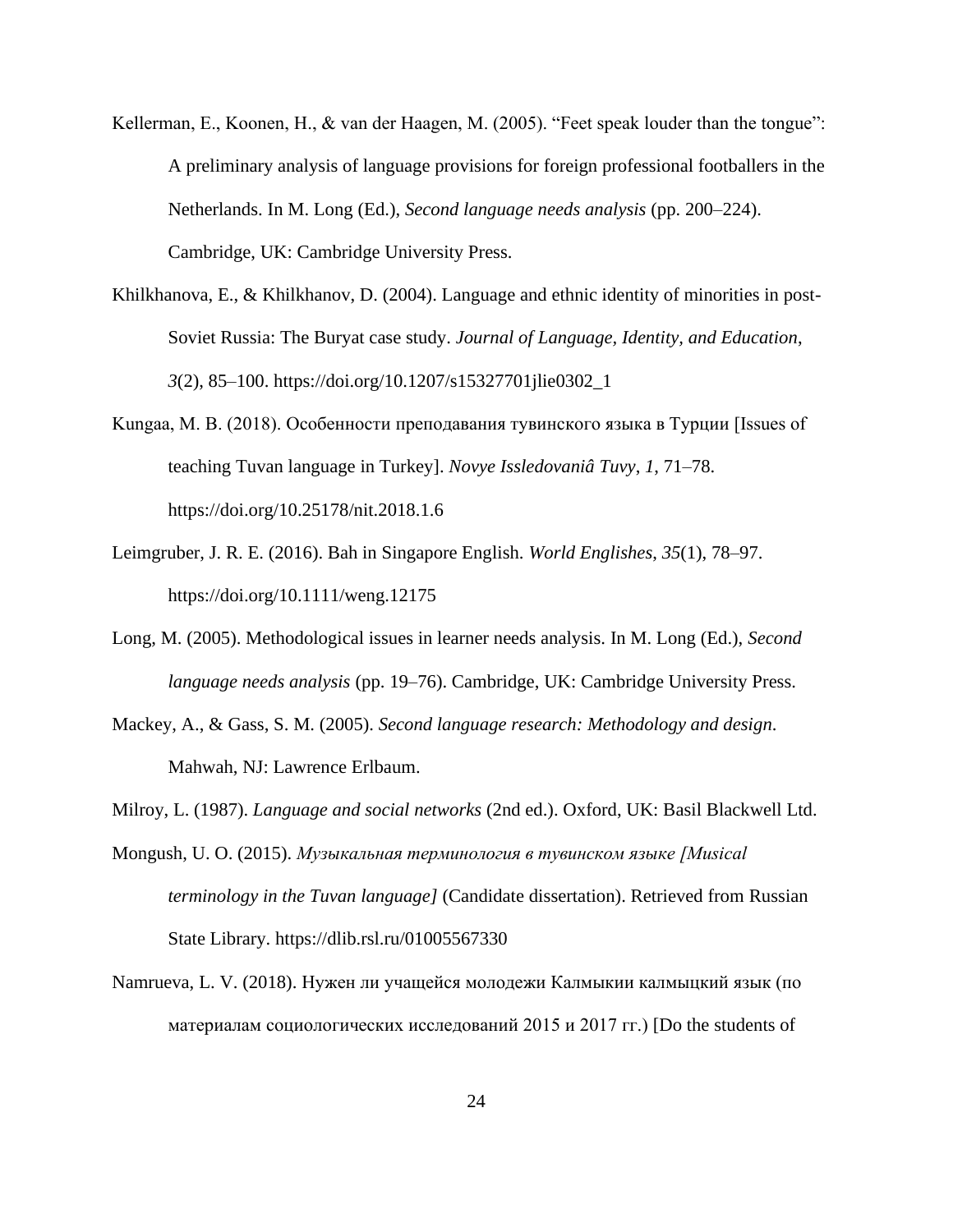Kalmykia need Kalmyk language (according to sociological surveys of 2015 and 2017)]. *Novye Issledovaniâ Tuvy*, *1*, 143–152. https://doi.org/10.25178/nit.2018.1.12

- Nation, I. S. P., & Macalister, J. (2010). *Language curriculum design*. New York, NY: Routledge.
- Otyzbay, Z. (2018). Проблемы преподавания тувинского языка как неродного студентам Турции [Problems of teaching Tuvan as foreign language to Turkish students]. *Novye Issledovaniâ Tuvy*, *1*, 79–87. https://doi.org/10.25178/nit.2018.1.7
- Penfield, S. D., & Tucker, B. V. (2011). From documenting to revitalizing an endangered language: Where do applied linguists fit? *Language and Education*, *25*(4), 291–305. https://doi.org/10.1080/09500782.2011.577219
- Sawada, K., & Kurosawa, K. (2018). Teaching Tuvan language to Japanese learners. *Novye Issledovaniâ Tuvy*, *1*, 89–102. https://doi.org/10.25178/nit.2018.1.8
- Serafini, E. J., & Torres, J. (2015). The utility of needs analysis for nondomain expert instructors in designing task-based Spanish for the professions curricula. *Foreign Language Annals*, *48*, 447–472. https://doi.org/10.1111/flan.12150
- Sereedar, N. Ch. (2018). Тувинский язык как средство общения тувинцев: Проблемы и перспективы [Tuvan language as means of communication among Tuvans: Problems and prospects]. *Novye Issledovaniâ Tuvy*, *1*, 4–19. https://doi.org/10.25178/nit.2018.1.1
- Shulist, S., & Rice, F. (2019). Towards an interdisciplinary bridge between documentation and revitalization: Bringing ethnographic methods into endangered-language projects and programming. *Language Documentation*, *13*, 36–62.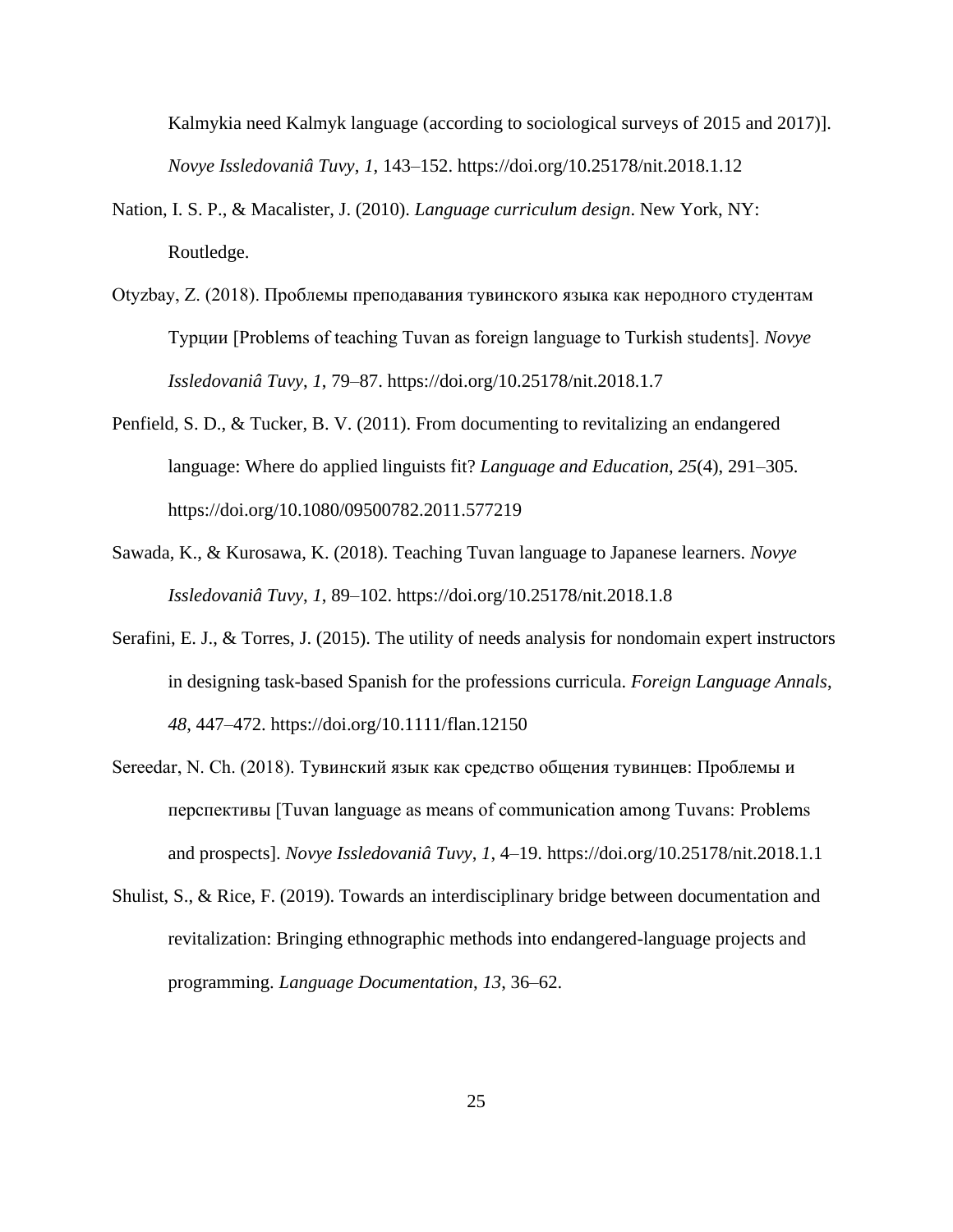Siuriun, A. A. (2011). *Приименные и приглагольные атрибуты в тувинском языке: К проблеме членов предложения и частей речи [Noun and verb attributes in the Tuvan language: The issue of sentence parts and parts of speech]* (Candidate dissertation). Retrieved from Russian State Library.

- Sokolova, F. K., Panikar, M. М., & Beloshitskaya, N. N. (2019). Legislation on language policy in Komi and Sakha (Yakutia) Republics of the Russian Federation. *The Polar Journal*, *9*(1), 64–74.
- Tsetsegdar, U. (2013). *Особенности тувинской речи жителей Кобдо [Peculiarities in the speech of Tuvans in Kobdo]* (Candidate dissertation). Retrieved from Russian State Library.
- *Tuvan Music—Kargyraa, Xoomei, Sygyt*. (n.d.). Retrieved from https://www.facebook.com/groups/647623822009914/?multi\_permalinks=191818383162 0567&notif\_id=1557259196066879&notif\_t=group\_activity
- West, R. (1994). Needs analysis in language teaching. *Language Teaching*, *27*, 1–19. https://doi.org/10.1017/S0261444800007527
- Wilkins, D. A. (1976). *Notional syllabuses: A taxonomy and its relevance to foreign language curriculum development*. London, UK: Oxford University Press.
- Wozniak, S. (2010). Language needs analysis from a perspective of international professional mobility: The case of French mountain guides. *English for Specific Purposes*, *29*(4), 243– 252. https://doi.org/10.1016/j.esp.2010.06.001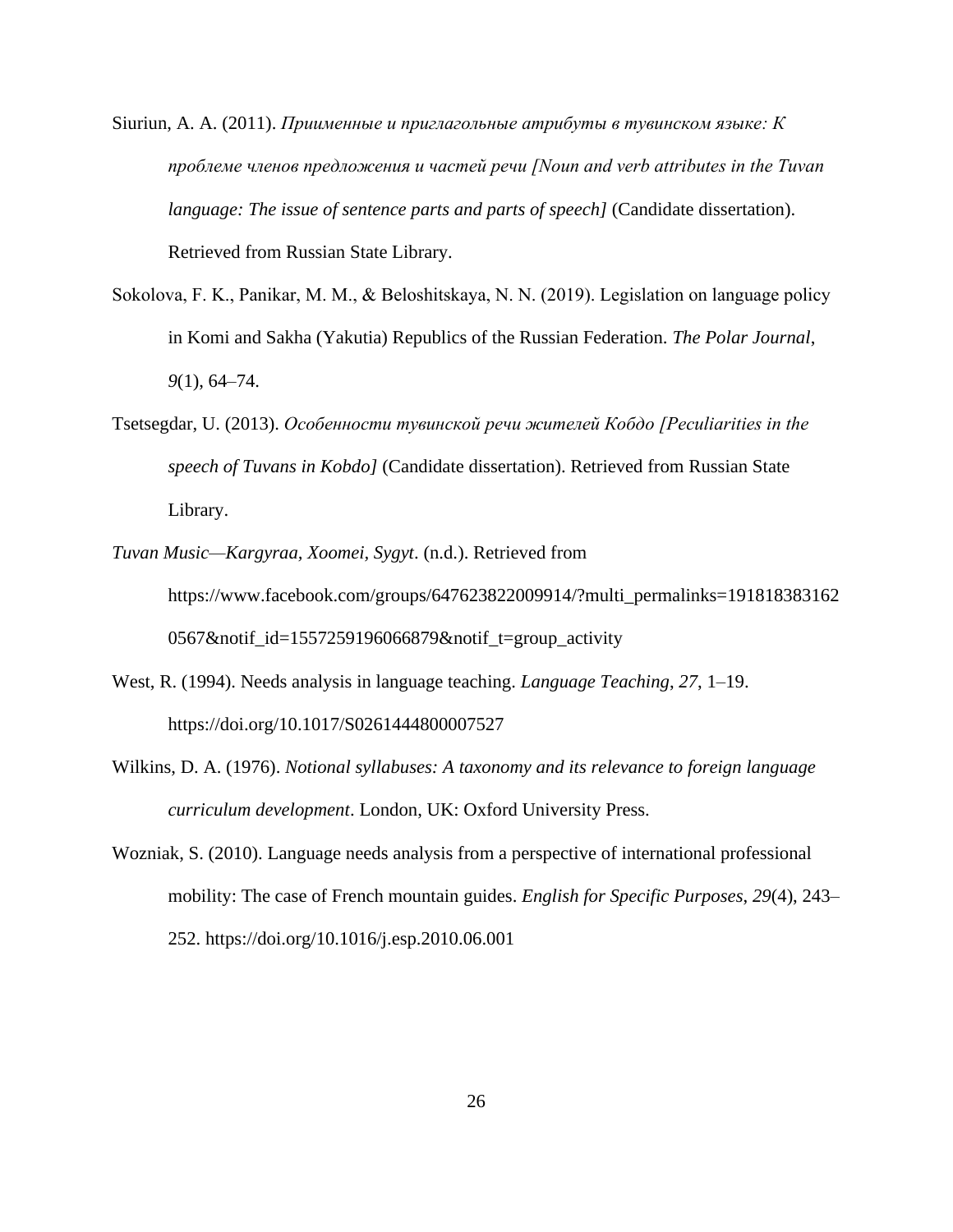#### Appendix A

#### *Abridged version of the online questionnaire*

*Section 1 of 7: Welcome*

*Section 2 of 7: Consent to participate in research*

*Section 3 of 7: Age verification*

*Section 4 of 7: Background Information*

1. Gender: F… M… Other…

2. Age: 18 to 25  $26 \text{ to } 40$  41 to 65 65 and older

3. Native language(s): ………………………….

4. Have you ever learned a foreign language? Yes (please specify below)… No…

5. If your answer to question 4 is yes, please specify the language(s) and the level of proficiency.

6. What was your first encounter with the Tuvan language and culture?

- Attended a throat-singing concert

- Listened to throat-singing music

- Read a book about Tuva

- Met somebody from Tuva
- Other (please specify below)

7. If your answer to question 6 is other, please specify.

8. Have you ever studied Tuvan? Yes (please specify below) … No…

9. If your answer to question 8 is yes, please indicate your level of proficiency:

beginner - I know some phrases and most common words in Tuvan

intermediate - I can have conversations in Tuvan on everyday topics: weather, hobbies, daily

routines, food, transportation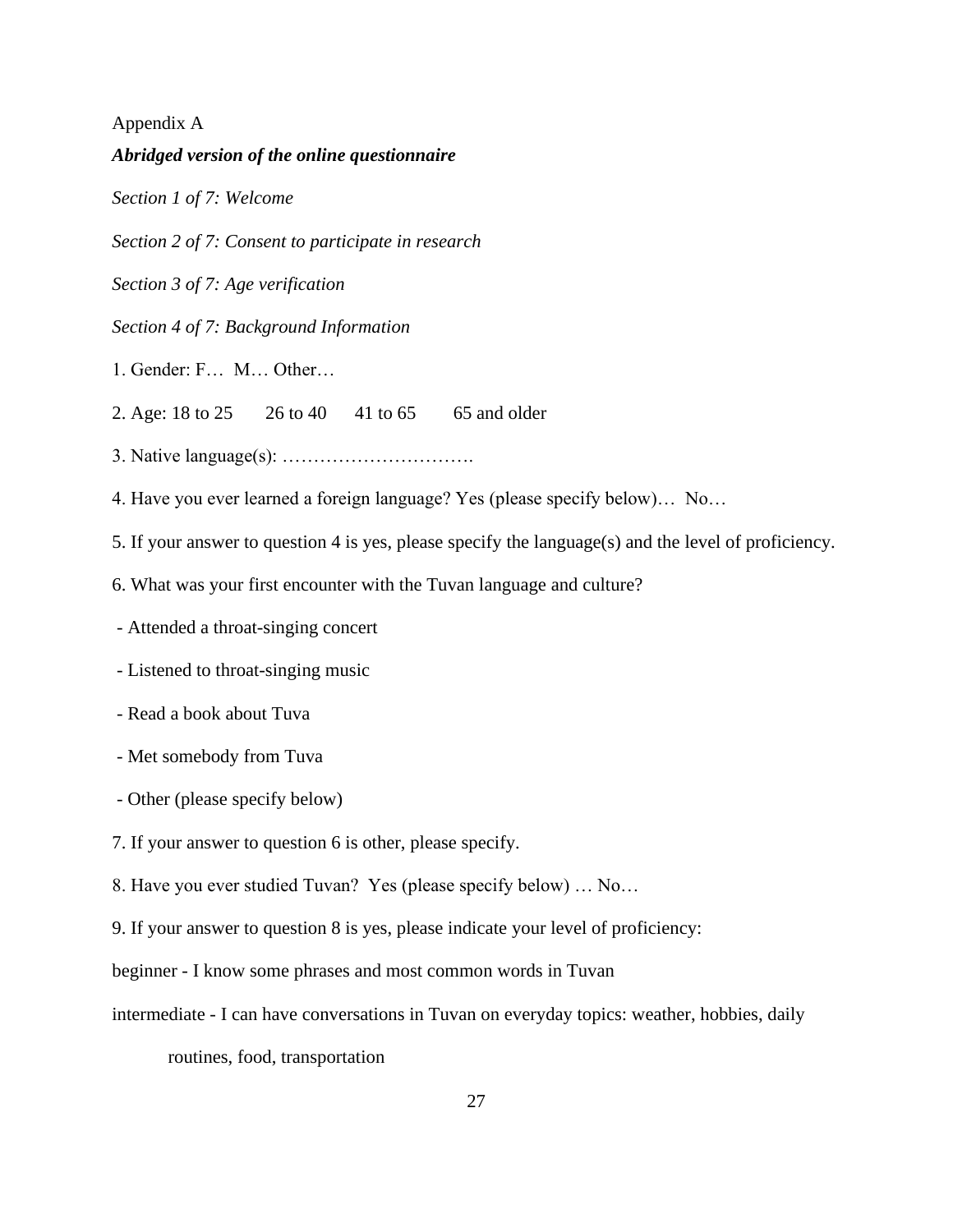advanced - I can have conversations in Tuvan on various topics of local, national and international interest

*Section 5 of 7: Social Uses of and Needs for Tuvan*

10. If you have never studied Tuvan, skip this question. Do you ever use Tuvan with family

member, friends or professional contacts?

| Family member         |  | always often sometimes never |  |
|-----------------------|--|------------------------------|--|
| Friends               |  | always often sometimes never |  |
| Professional contacts |  | always often sometimes never |  |
| Others                |  | always often sometimes never |  |

11. If you use Tuvan with Others, please specify.

12. Would you like to know Tuvan (or more Tuvan) so that you could use it (or use it more) with any of these people? (Circle ALL that apply):

Family members Friends Professional contacts Others (please specify below)

- 13. If you answered Others to the previous question, please specify.
- 14. If you were to study Tuvan, what skills would you like to focus on primarily?

Listening Reading Speaking Writing

15. Have you ever visited Tuva? Yes (please specify below)… No…

16. If your answer to question 15 is yes, how many times? and, on average, for how long?

17. Do you think you will visit Tuva (or visit Tuva again)? Yes… No…

18. Why did you and/or will you visit Tuva? (check all that apply)

Born there To visit friends or relatives Tourism/vacation

Throat-singing events For business/ work For academic research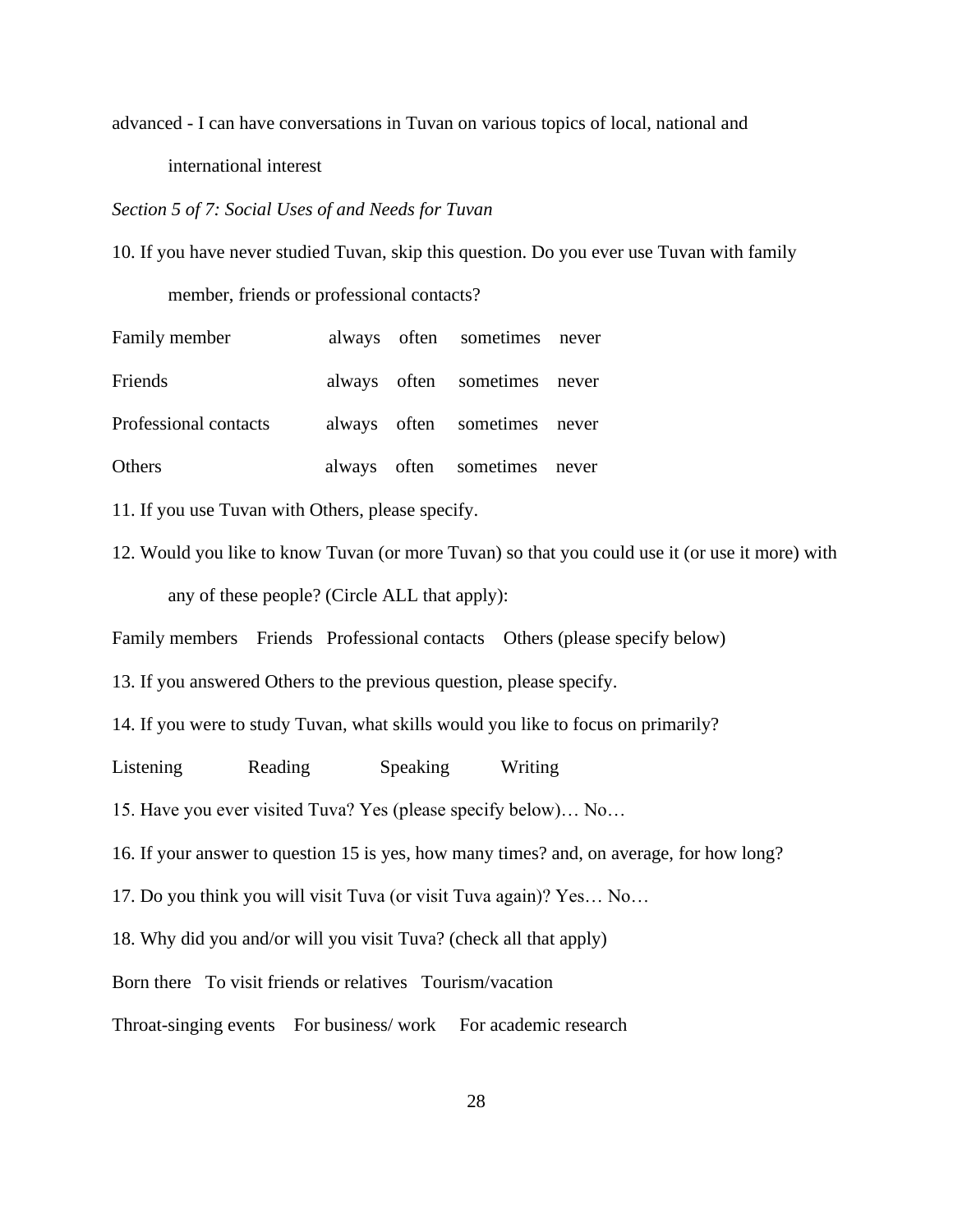Other reasons (please specify below)

19. If you chose Other reasons, please specify.

#### *Section 6 of 7: Other Reasons for Studying Tuvan*

20. Which of the following are reasons why you are studying or would like to study Tuvan, and how important is each of them to you?

 $5 =$  great importance,  $3 =$  average importance,  $1 =$  minor importance,  $0 =$  no importance to you Please respond to every item, including those that are of no importance to you.

| Communicate better with family members and friends       | 5                        |  | 4 3 2 1 0           |  |
|----------------------------------------------------------|--------------------------|--|---------------------|--|
| Satisfy your interest in some aspect(s) of Tuvan culture | $\overline{\mathbf{5}}$  |  | $4 \t3 \t2 \t1 \t0$ |  |
| Understand the lyrics of throat-singing songs            | $\overline{5}$           |  | $4 \t3 \t2 \t1 \t0$ |  |
| Perform throat-singing songs                             | $\overline{\phantom{0}}$ |  | $4 \t3 \t2 \t1 \t0$ |  |
| Use in present or future academic work                   | $\overline{\mathbf{z}}$  |  | $4 \t3 \t2 \t1 \t0$ |  |
| Use when visiting Tuva                                   | $\overline{\phantom{0}}$ |  | $4 \t3 \t2 \t1 \t0$ |  |
| Other (please specify below)                             | 5                        |  | 4 3 2 1 0           |  |

21. If your answer to question 19 is Other reasons, please specify.

22. Does this statement apply to you?

"I am studying Tuvan for no particular reason." Yes… No…

*Section 7 of 7: Thank you!*

If you have any comments on the survey or the project, please leave a comment below.

Please include your email if you want to be contacted with the results of the study and teaching

materials.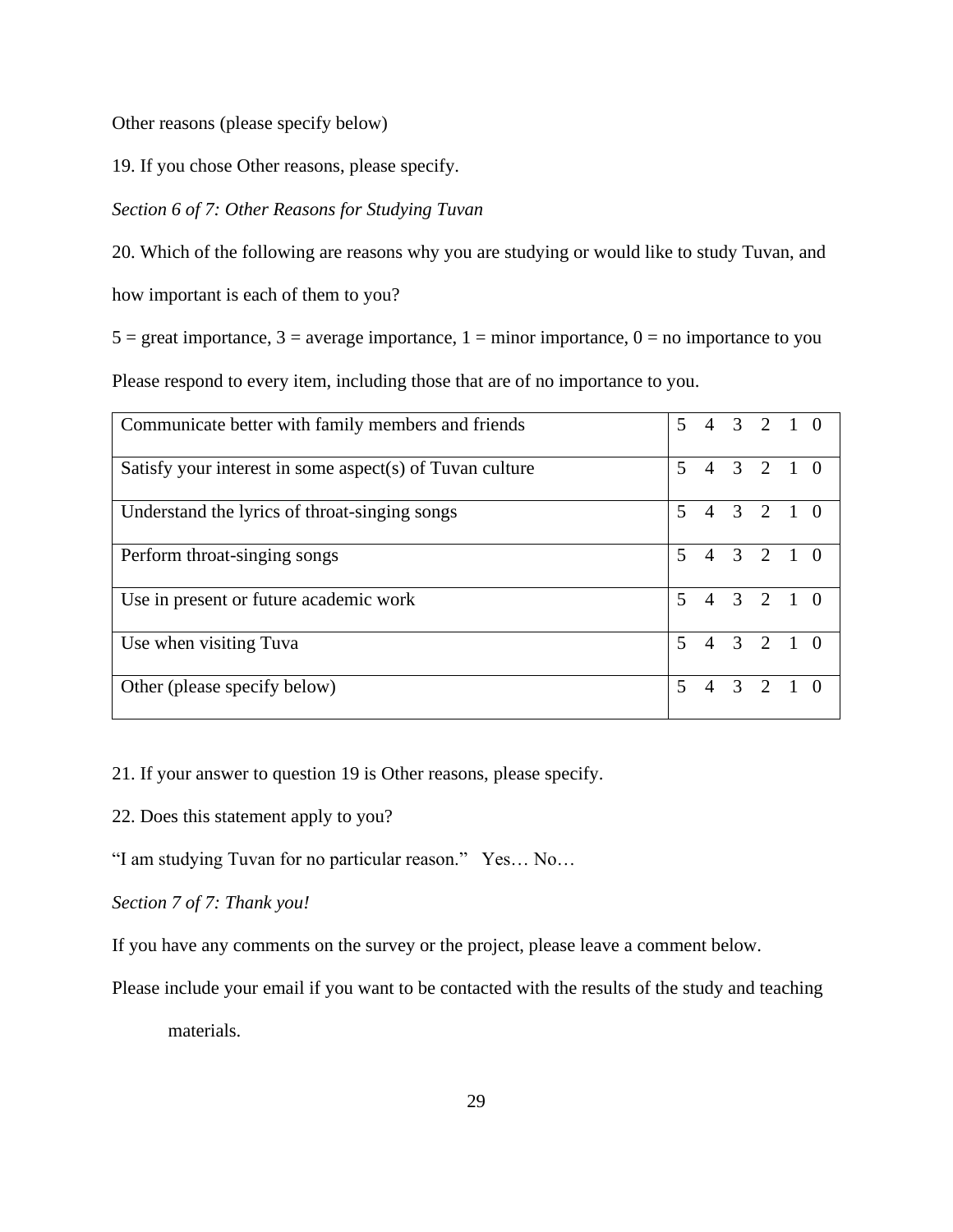Please include your email if you want to be contacted for a follow-up interview*.*

### **Appendix B**

#### *Questions for the semi-structured interviews with learners*

I. Background information

Age, native language(s), experience in learning foreign languages

- II. Tuvan as a foreign language
- 1. What was your first encounter with the Tuvan language and culture?
- 2. Why do you want to study Tuvan?
- 3. If you have studied Tuvan, what is your level of proficiency?
- 4. How long have you been studying Tuvan?
- 5. Who were your teachers?
- 6. In what kind of situations do you think you are going to use Tuvan? Name at least three.
- 7. What kind of educational materials did you find useful in learning Tuvan?
- 8. What kind of educational materials you wish were available?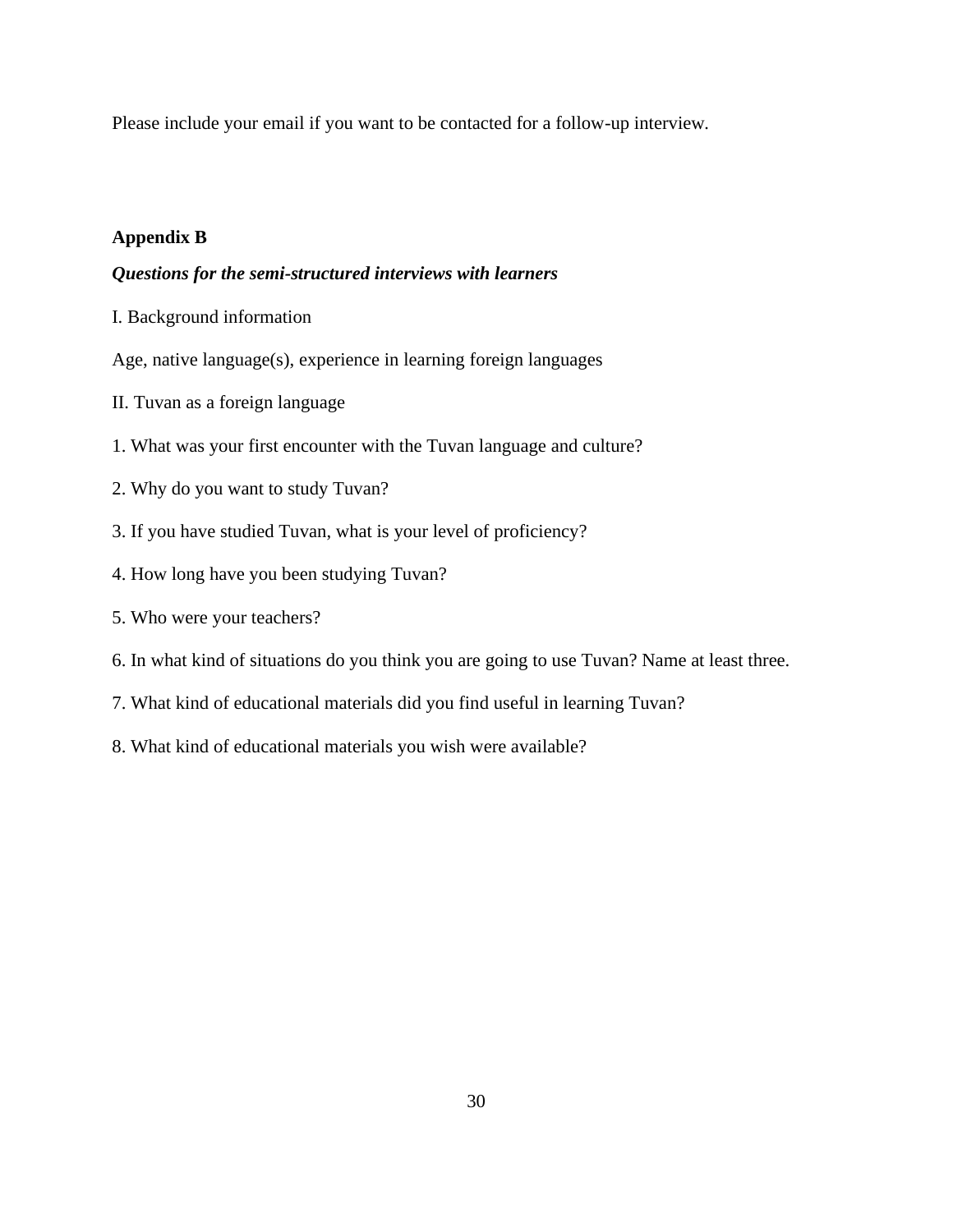### Table 1

| Category          | Subcategory         | The number of participants |  |
|-------------------|---------------------|----------------------------|--|
|                   |                     | $(n=13)$                   |  |
| Gender            | female              | 5                          |  |
|                   | male                | 8                          |  |
|                   |                     |                            |  |
| Age range         | 18-25               | $\overline{2}$             |  |
|                   | $26-40$             |                            |  |
|                   | $41 - 65$           | 8                          |  |
|                   | 65 or older         | $\overline{2}$             |  |
|                   |                     |                            |  |
| First language(s) | Afrikaans, English* | 1                          |  |
|                   | Catalan             | 1                          |  |
|                   | English             | 10                         |  |
|                   | Japanese            | 1                          |  |

Participants' background information

\*The bilingual person appears only once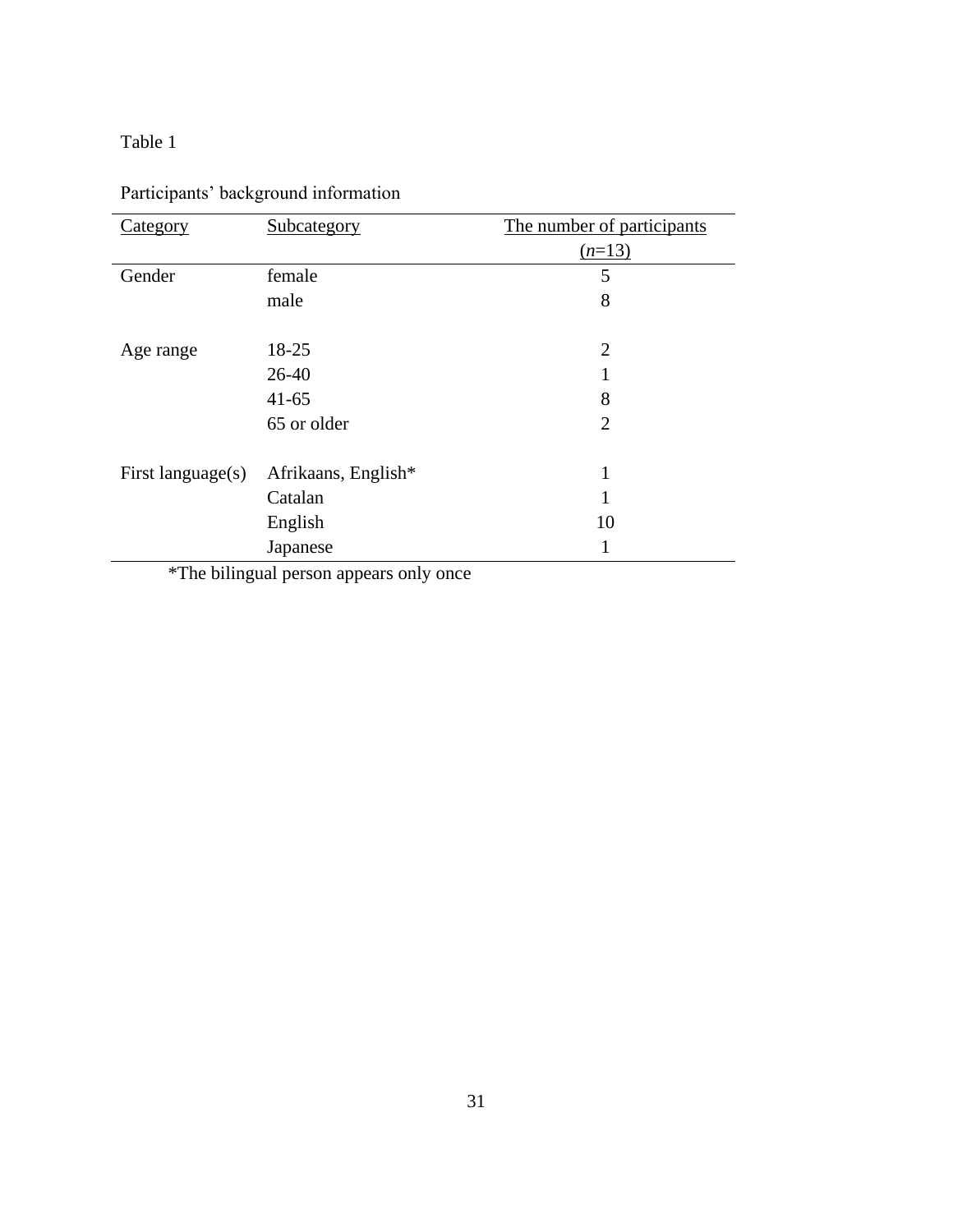# Table 2

# Reasons for studying Tuvan

| Reasons                                 | Min            | Max | Mean | <b>SD</b> |
|-----------------------------------------|----------------|-----|------|-----------|
|                                         |                |     |      |           |
| Understand the lyrics of throat-        | 3              | 5   | 4.25 | 0.75      |
| singing songs                           |                |     |      |           |
| Satisfy your interest in some aspect(s) | $\overline{0}$ | 5   | 3.75 | 1.54      |
| of Tuvan culture                        |                |     |      |           |
| Use when visiting Tuva                  | 0              | 5   | 3.50 | 1.73      |
| Perform throat-singing songs            |                | 5   | 3.25 | 1.91      |
| Communicate better with family          | 0              | 5   | 1.75 | 1.96      |
| members and friends                     |                |     |      |           |
| Use in present or future academic       | 0              | 5   | 1.42 | 1.68      |
| work                                    |                |     |      |           |
| Other reasons                           | 0              | 5   | 0.83 | 1.75      |